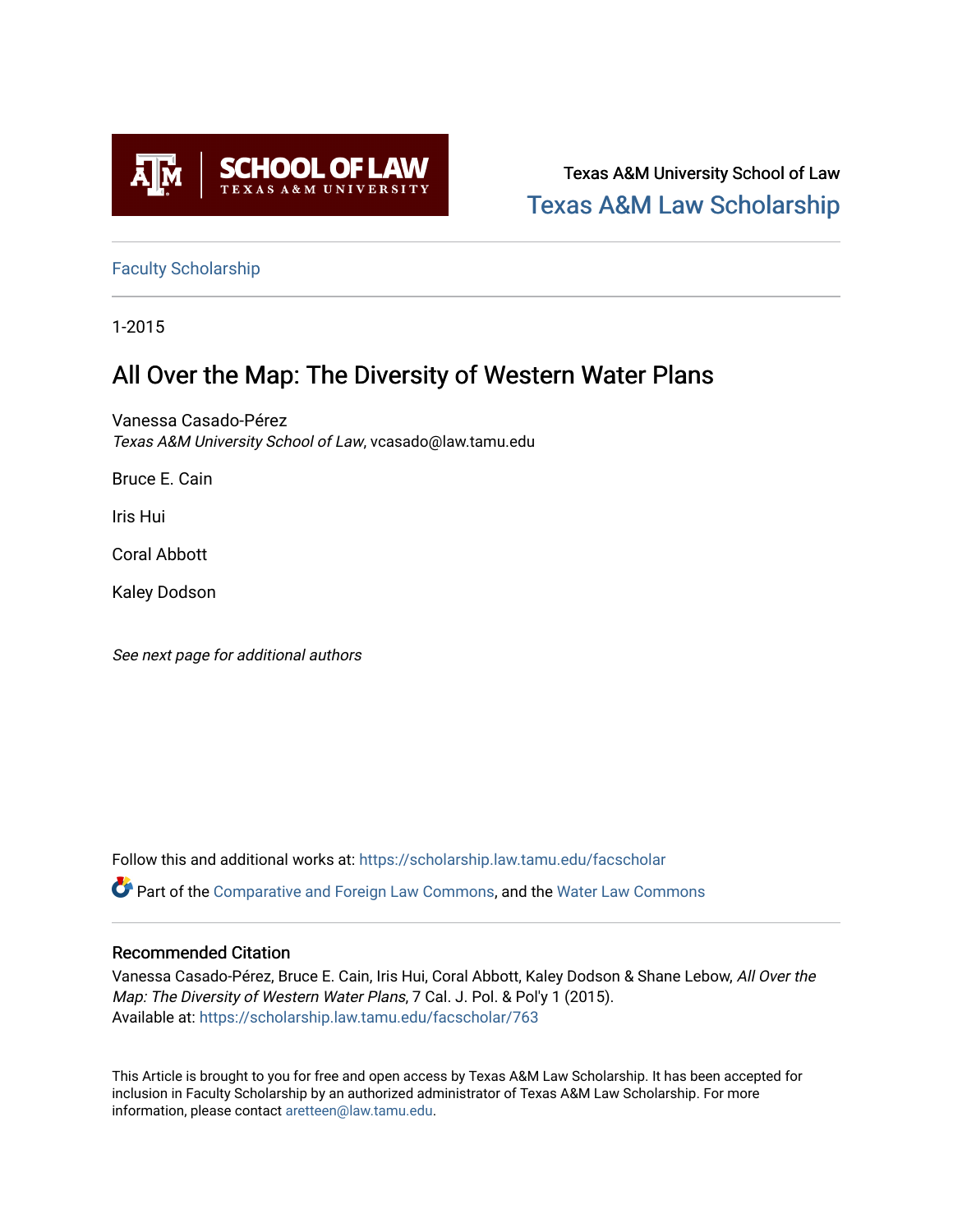## Authors

Vanessa Casado-Pérez, Bruce E. Cain, Iris Hui, Coral Abbott, Kaley Dodson, and Shane Lebow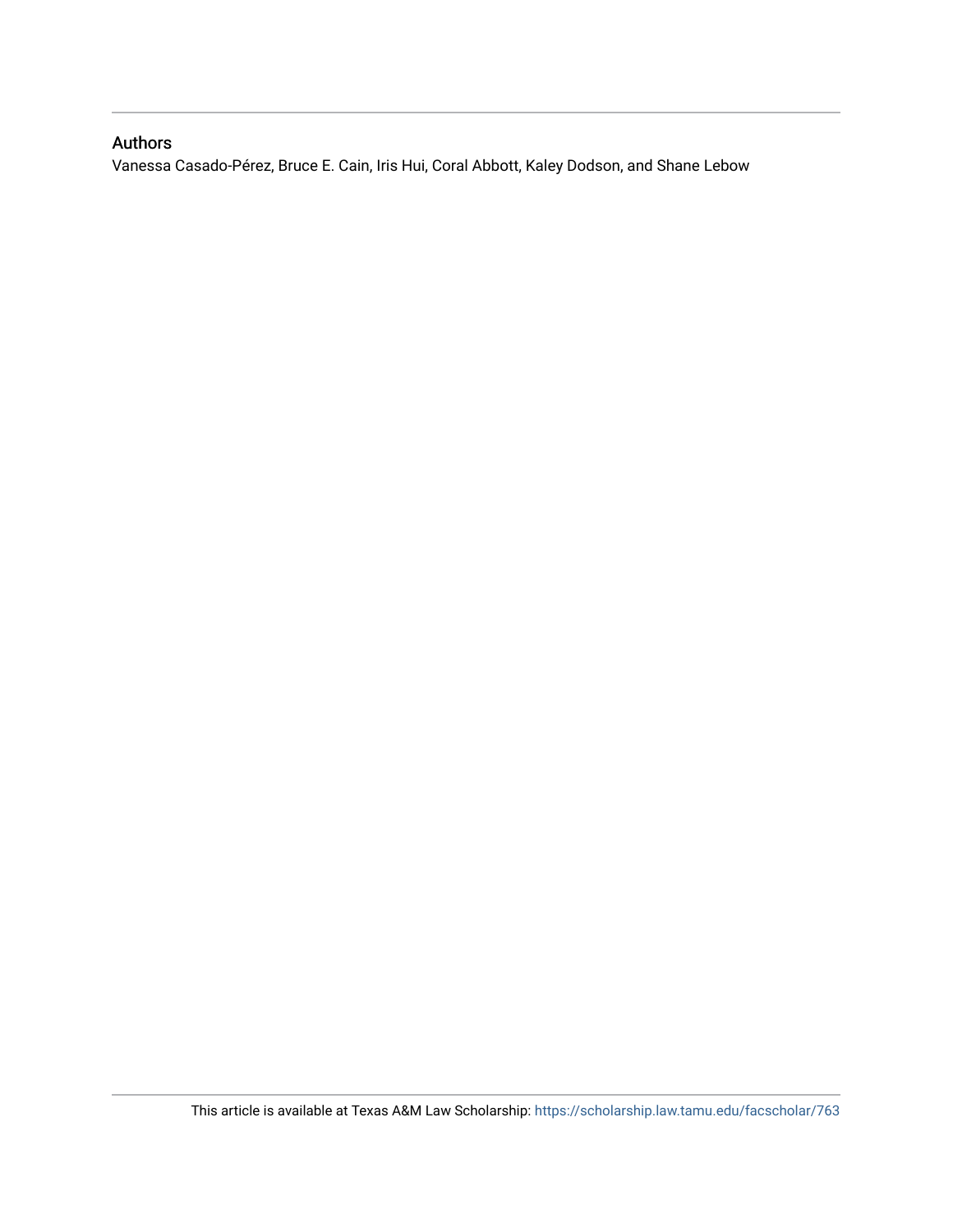## **All Over the Map: The Diversity of Western Water Plans**

Vanessa Casado-Perez, Bruce E. Cain, Iris Hui, Coral Abbott, Kaley Dodson, and Shane Lebow *Stanford University* 

#### **Abstract**

Water presents a complex challenge to western state governments. Water is scarcer in the West than in the East and western states face challenges unknown to eastern ones. The textual analysis of their state water planning summaries produced by the US Army Corps of Engineers between late 2008 and 2009 confirms the differences in their policy priorities. However, there is also a wide variance among western states' policies as the diversity in their water plans show.

Water planning is a challenge not only because of the variability of the resource but also because water basins do not map our local, regional, or state political divisions and many types of users compete for the resource. In addition, states have to conform to certain federal constraints, like the Endangered Species Act, tribal rights, or interstate compacts, which curtail their leeway in deciding how to allocate and manage their water.

Even accounting for these external constraints, the content of western water plans varies substantially. A typical state plan includes from an inventory of water uses, demand projections, and management recommendations. But not all state plans conform to this scheme. Regarding length, topics covered, frequency at which they are updated, and public involvement, they are all over the map. Many reasons might be behind the disparity, but among those, the funding allocated to planning and the relative power of different interest groups are quite salient.

Water planning is a necessary tool to manage water, particularly in a climate change scenario. Planning is a state task but we believe the federal government is in a good position to promote standardized data collection on state water supply and by offering grants to the states. Good information and an informed menu of possible choices is a realistic goal that could in theory achieve bipartisan consensus and move us closer to an integrated and sustainable water resources management.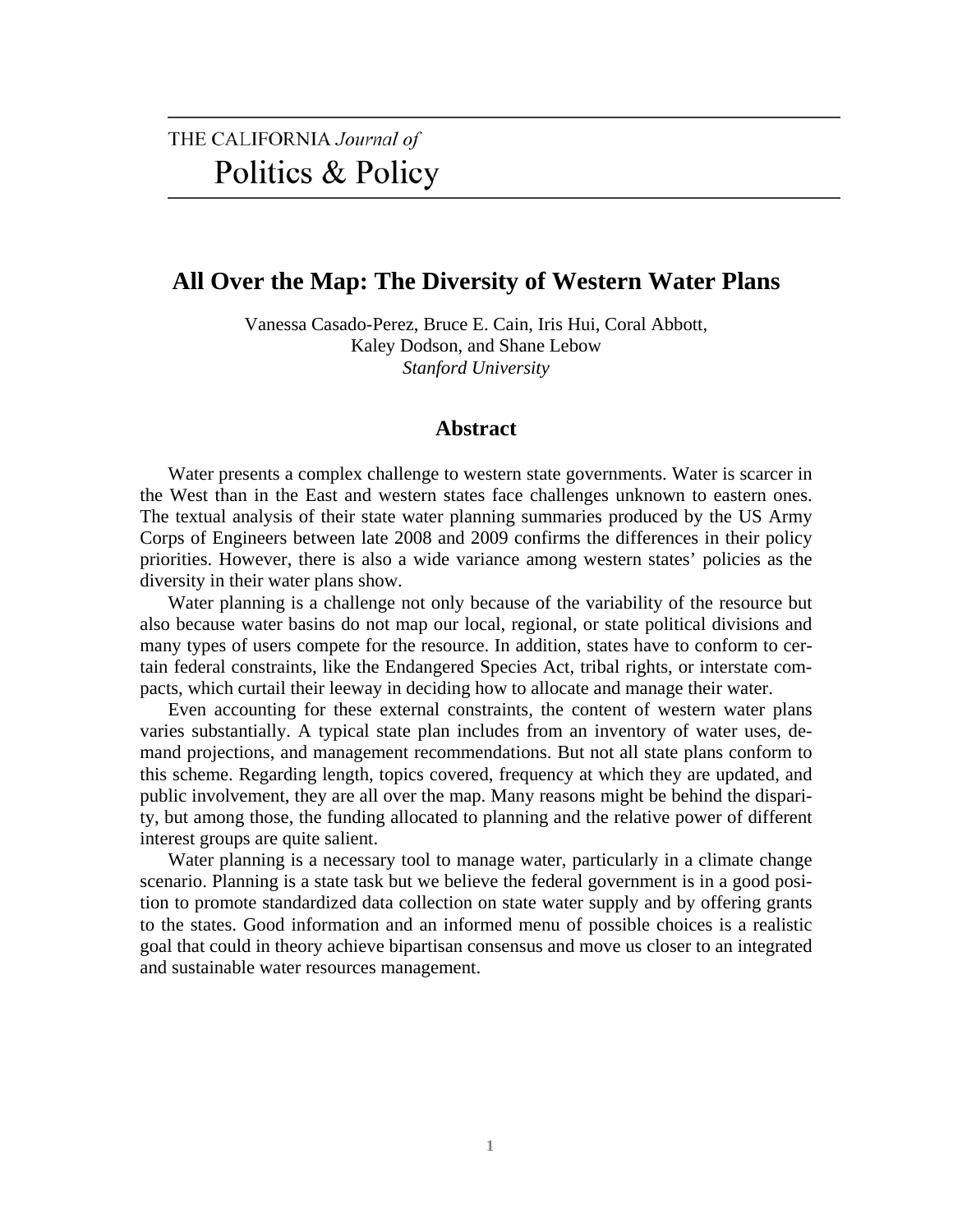# **All Over the Map: The Diversity of Western Water Plans**

Vanessa Casado-Perez, Bruce E. Cain, Iris Hui, Coral Abbott, Kaley Dodson, and Shane Lebow *Stanford University* 

### **1. Introduction**

Water presents a complex challenge to western state governments. It is both a private good allocated as a property right to individuals, organizations, and states, and a shared public good for recreational and ecological purposes. Federal laws, projects, and land ownership shape western water policy in critical ways even though water planning and management are primarily subnational responsibilities. On top of these complexities, water is scarcer in the West than in the rest of the country, a situation that has become more problematic with population growth and climate change. Thus, competition among users is rampant.

One potentially important water management tool is the state water plan. While specific content varies widely, state water plans typically include an inventory of current water supply and demand plus recommendations for meeting future demand projections and improving water quality. But translating a state perspective into a plan of action is no simple matter due to jurisdictional complexity. All too often, government boundaries and the geography of natural watersheds do not coincide.

 Ideally, water planning would be coordinated within natural watersheds, which rarely map neatly into political jurisdictional boundaries. Given the wide range of water issues across local jurisdictions, effective water planning and management necessarily require both deciding the best level for tackling a given problem (i.e., the "problem-shed") and overcoming the obstacles of political fragmentation.

State water plans are the main focus of this paper. States have power over water rights (i.e., the quantitative legal allocation of water use). Water rights essentially constitute a  $\log$ al watershed,<sup>1</sup> creating a transmission chain that links available supply and competing demands. Water impacts economic development and citizens' quality of life. Considerations of water supply are intertwined with those of water quality. For example, as streamflow decreases or a groundwater basin is depleted, pollutants are concentrated in the remaining water.

 $\frac{1}{1}$ <sup>1</sup> Barton H. Thompson, Jr., "A Federal Act to Promote Integrated Water Management: Is the CZMA a Useful Model?" 42 *Envt'l L*. 201, 228 (2012), (suggesting that Integrated Water Resources Management should be undertaken at the state level despite the fact that they do not map watersheds because, among other reasons, states are the units that own the water in their jurisdiction and they have agencies that manage water at the state level).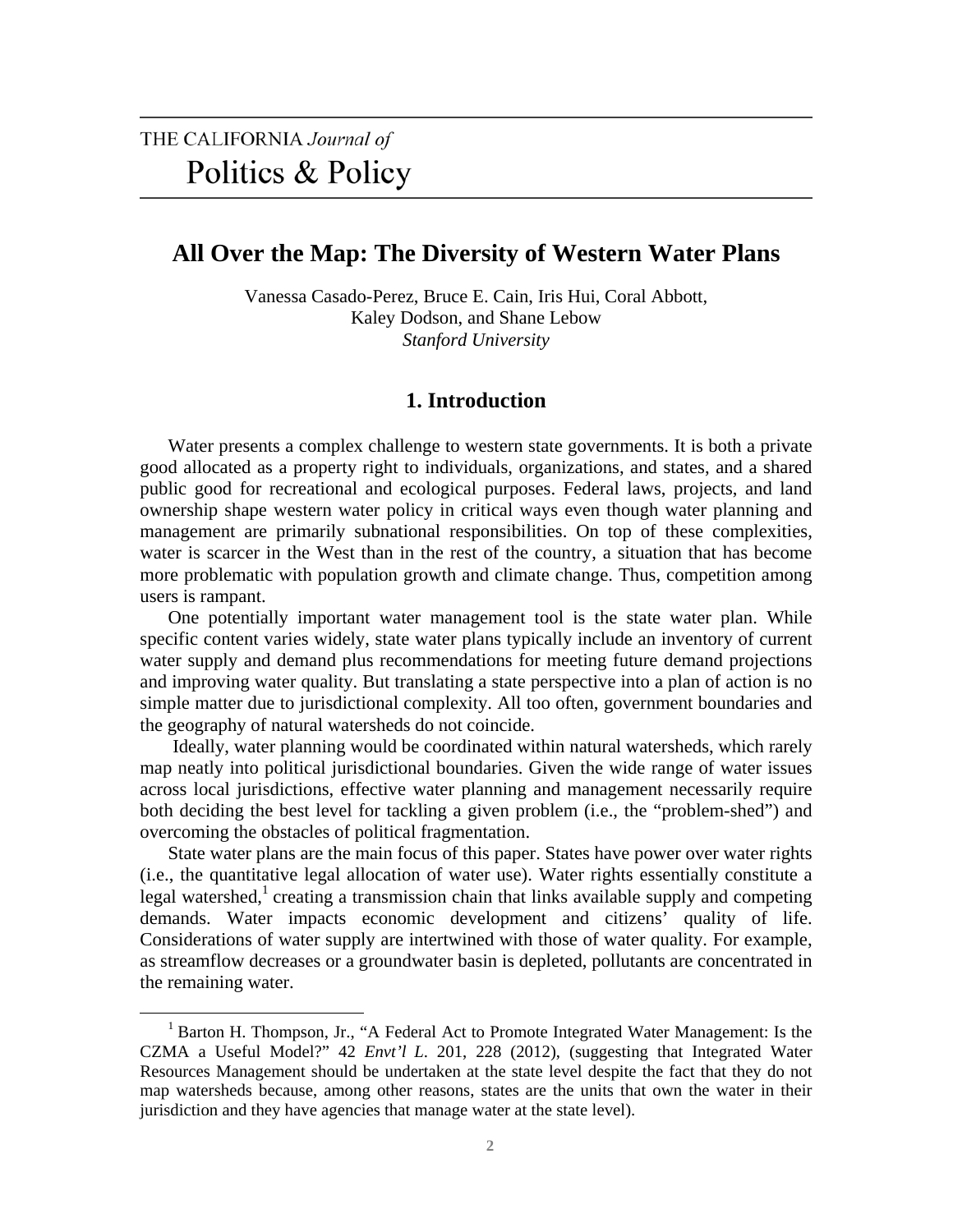For states west of the Mississippi River, securing a reliable water supply for settlers has been a challenge since Westward Expansion and Manifest Destiny. Western water plans helped to develop large-scale water projects for agriculture and fostered population growth. Originally, the federal government was the main driving force behind water resource planning, but over the last 50 years water planning has changed from a national to a predominantly state endeavor.

The high-water mark for national water planning was in the sixties and seventies. The 1965 Water Resources Planning Act supports federal and state river and basin planning. Spurred by controversies among states over the Colorado and Columbia rivers, Congress created a National Water Commission (NWC) in 1968 and charged it with developing a "comprehensive review" of national water resource problems. 2 In 1973, the NWC published *Water Policies for the Future: Final Report to the President and to the Congress of the United States.* The Reagan administration terminated the commission in 1981, and there has been no successful attempt at national water planning legislation since 1965. In 1996, Congress chartered the Western Water Policy Review Advisory Commission to make recommendations regarding the proper role of the federal government in western water management for the next 20 years. In 1998, the commission published *Water in the West: Challenge for the Next Century*. 3

Congress, however, continues to shape state water policy by appropriating money for specific projects and providing technical assistance through federal agencies. Federal laws such as the Clean Water Act and the Endangered Species Act are important federal constraints on state water policy. States also have to conform to tribal rights and interstate compacts. Still, there is no federal mandate to undertake state water planning or substantial federal financial incentives to encourage states to engage in water planning.<sup>4</sup> Consequently, some but not all states have statewide planning efforts.

Of the seven western states that have statewide water plans,<sup>5</sup> California is at the forefront. It has a long history of water planning with efforts dating from as early as 1873.<sup>6</sup> It issued its first official statewide plan in 1930.<sup>7</sup> California's detailed water plan reflects its commitment to integrated and inclusive water management at multiple jurisdictional levels.<sup>8</sup>

<sup>&</sup>lt;sup>2</sup> Betsy A. Cody and Nicole T. Carter, "35 Years of Water Policy: The 1973 National Water Commission and Present Challenges," Cong. Res. Service, at 5 (2009).

<sup>&</sup>lt;sup>3</sup> For an overview of federal policy on these matters, see Janet Neuman, "Are We There Yet? Weary Travelers on the Long Road to Water Policy Reform," 50 *Nat. Res. J*. 139 (2010).

<sup>4</sup> Thompson, *supra* note 1, at 203–04.

 $<sup>5</sup>$  See Tables 1 and 2. Hereinafter, all the facts about water plans described in this article can</sup> be found in the abovementioned tables.

<sup>&</sup>lt;sup>6</sup> In 1874, a report to the Board of Comissioners to the US Congress could be considered the first California Water Plan; Board of Commissioners, 42nd Cong.,Report on the Irrigation of the San Joaquin, Tulare, and Sacramento Valleys of the State of California (1874**).** For more information about the diferent historical planning initiatives in California, see Ctr. for Watershed Management at UC Davis, Resources to learn about water in California, *<*https://watershed. ucdavis.edu/education/water-primer?destination=node/38*>.* 

<sup>&</sup>lt;sup>7</sup>DWR, California Water Plan (1930), <http://cee.engr.ucdavis.edu/faculty/lund/fun/ CalWaterPlan1930.pdf>

<sup>8</sup> Thompson, *supra* note 1, at 213.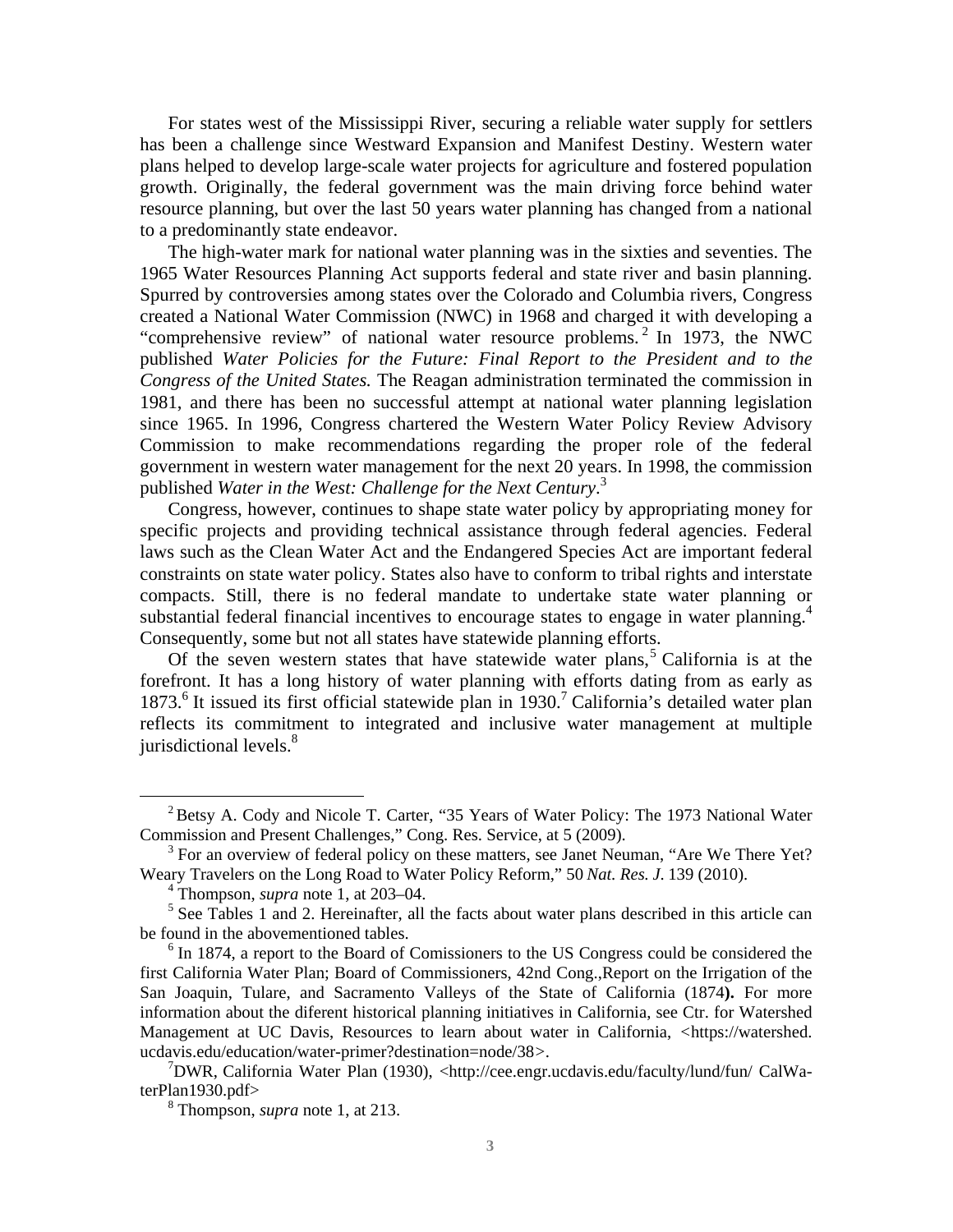But California's approach is not typical. Statewide water plans, where they exist, vary tremendously among western states, despite the states' similarities in having a prior appropriation water rights system,<sup>9</sup> federal lands with associated water rights, tribal claims, water scarcity, and the Bureau of Reclamation's role in developing western irrigation. These common features have not forged a strong commonality in interests, strategies, and institutional structure.

This paper will identify the differences in western water plans, discuss some of the factors behind the differences, and draw lessons from the states' varied experiences. First, we do a textual analysis of the Army Corps of Engineers' summary<sup>10</sup> of water planning in 2008–2009 to highlight differences between western and nonwestern states. Then, we focus on the six other western states besides California that produce statewide water plans. Our findings are based on case studies, interviews, and careful reading of the water plans.

Our main themes are as follows. Western states are more focused on supply and conservation issues than the rest of the country. Even so, there is much variation among western states in their concerns. This diversity is reflected in the substantive content of the seven statewide water plans. They vary in the amount of information they contain and the specificity of their recommendations. Since none of them have the force of law, water plans serve largely as sources of information and forums for consensus building among stakeholders. To this end, we propose that the federal government fund a grant program that incentivizes states to collect water demand and supply information in a more uniform and accurate manner that could promote water planning in any way the states see fit.<sup>11</sup> A step further, beyond the purposes of this paper, would be to offer a water plan framework that states could voluntarily follow since the framework would decrease planning costs.

## **2. The Distinctiveness of Western Water Issues**

Westerners like to think they are distinct from the rest of the US, but is this reflected in their water concerns? Since only a subset of western states produce water plans, we turn to state water planning summaries produced by the US Army Corps of Engineers between late 2008 and 2009 to help answer the question.<sup>12</sup> The goal of the summaries is "to better understand how states are planning and managing water resources and to ultimately determine a more effective role for the Federal government in support of state water planning and management initiatives."

 $\overline{9}$ <sup>9</sup> Some states, like California, had or have mixed systems where riparian rights exists along with prior appropriation ones. Barton H. Thompson, Jr., Johan D. Leshy, and Robert H. Abrams, Legal Control of Water Resources 210 (2013)

<sup>10</sup> US Army Corps of Engineers, *State Water Planning Summaries*, http://www.buildingcollaboration-for-water.org/StateWaterPlanningSummaries.asp.

<sup>&</sup>lt;sup>11</sup> The Bureau of Reclamation has a program called "WaterSMART," which provides funding to different institutions for the development of new tools that allow better management of water resources, which include projects devoted to improve the assessment of water supply and demand <http://www.usbr.gov/WaterSMART/cat/prev.html>. (For example, the Desert Research Institute in Nevada will receive \$126,014 to develop and evaluate regional climate downscaling techniques that will benefit understanding future surface and groundwater supplies).

<sup>12</sup> See *supra* note 10.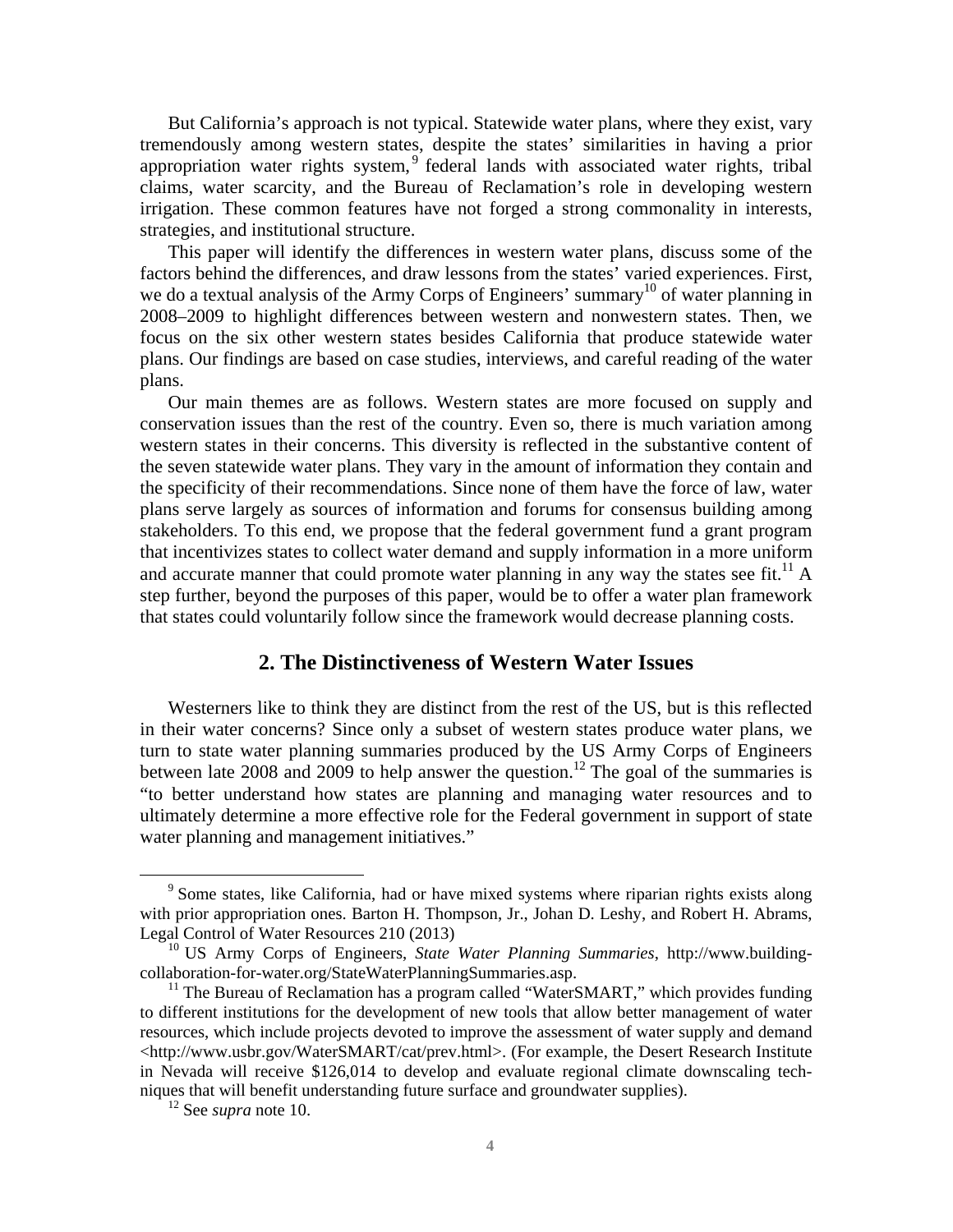The summaries document four elements: (a) the processes by which the states undertake water resources planning, (b) how states manage water resources, (c) state efforts to meet future water needs, and (d) critical issues and obstacles states face in water resources planning and management. The state summaries were developed from reference materials (water plans, basin-wide plans, and other water management documents made publicly available by the states) and interviews conducted by the Army Corps of Engineers. The Corps created 55 summaries that covered 50 states, DC and four interstate water planning commissions.

Our analyses include all 50 states plus DC. We use the 100th meridian as a boundary between "western" and "eastern" states, but we include the six states (North Dakota, South Dakota, Nebraska, Kansas, Oklahoma, and Texas) that straddle the 100<sup>th</sup> meridian as western states. Based on this classification, we have 19 western states and 31 eastern states plus  $DC<sup>13</sup>$ 

For each of these 51 summaries prepared by the Corps of Engineers, we converted the pdf file into plain text format, removing the cover page and reference section. We combined the files into a single collection of documents, commonly referred to as a "corpus." Since we are concerned primarily with the key words in the document, we removed common English stopwords (e.g., the, about, and) and all the state names. To reduce the number of words that have the same meaning, we employed a stemming procedure to retain only the root component of each word (e.g., the root term for "manages," "manage," "management" is "manag"). We removed words that have fewer than three characters. After these procedures, our corpus contains 7,256 unique words, or "monograms."<sup>14</sup>

Sometimes key words may appear as a phrase instead of a monogram. For example, "climate change" is given significant consideration in some states. To identify key phrases, we searched for frequent "bigrams." A bigram is a two-word phrase.<sup>15</sup> Similar to the procedure above, we removed common stopwords and state names, employed stemming procedure, and excluded both infrequent (less than 10 times) and extremely frequent (over 150 times) phrases. Our final corpus included 982 bigrams.

Computing the differences in relative frequency of 1,449 monograms in the western and eastern documents and retaining only those terms that are highly differentiated (where p-values are less than 0.01), Figure 1 displays the terms in two word clouds: the first for western states and the second for eastern ones. Root words such as "project," "need," "suppli," "future," "popul" appear more frequently in western documents than eastern documents while "discharg," "drink," "wastewat," "pollut," "stormwat," "coastal" appear more frequently in eastern documents.

<sup>&</sup>lt;sup>13</sup> The 19 western states are: North Dakota, South Dakota, Nebraska, Kansas, Oklahoma, Texas, Montana, Wyoming, Colorado, New Mexico, Idaho, Utah, Arizona, Washington, Oregon, Nevada, California, Hawaii and Alaska.

 $14$  A close inspection reveals two extremes: many words appeared infrequently (less than 10) times) and several words appeared with extremely high frequency (over 1,500 times). For example, "water" appeared over 9,000 times in the corpus, "plan" showed up over 4,000 times. We removed both ends as infrequency indicates a lack of importance and extreme frequency suggests a lack of uniqueness. Our final corpus retained 1,449 "monograns."

<sup>&</sup>lt;sup>15</sup> We also examined trigrams (three-word phrase) and found very few meaningful trigrams. Hence they are not reported here.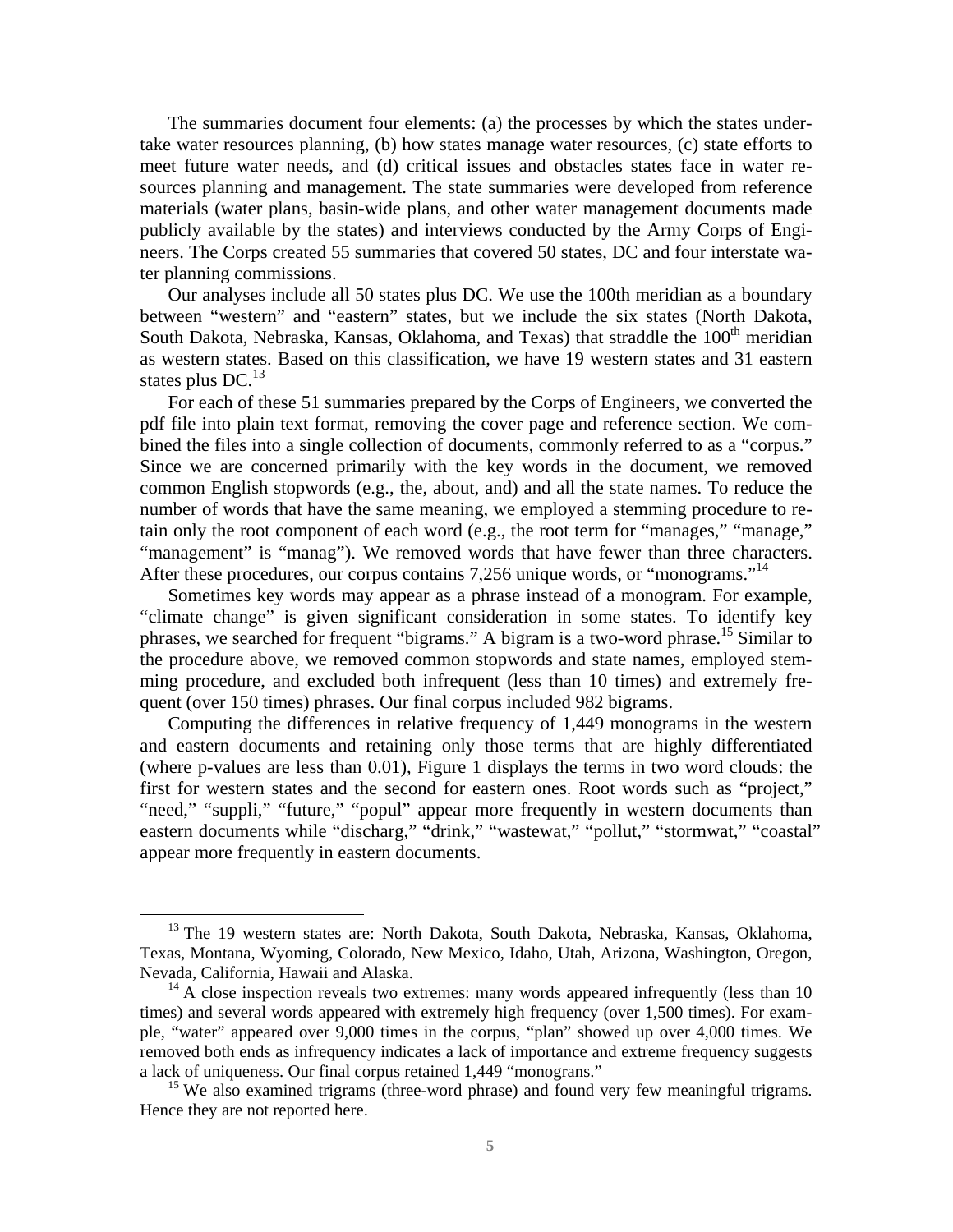#### **Figure 1. Difference in Western and Eastern State Plan Word Clusters**

#### **WESTERN STATES EASTERN STATES**



The bigrams in Figure 2 reveal that the western documents more frequently reflect the different types of water use, conservation, and interactions with the federal government, suggesting that there is far more competition for water in the West. Eastern concerns are more oriented towards water quality, environmental protection, and coastal issues.

We see across state variations within the western states. Figure 3 displays the bigrams with the words along the x-axis and the frequency of mention along the y-axis. We labeled the state that has the most frequent use for each word. For example, California appears to be more preoccupied than other western states with climate change, flood management, public review, and land use. In short, not only are there differences between western and eastern states, there is diversity among western states determined by natural features, politics, and history. This variation is all the more evident upon close inspection of the western water plan documents produced by each state.

## **3. The Wide Diversity of Western Water Plans**

#### **3.1. Enactment**

We turn next to the seven Western state water plans: California, Idaho, Montana, Nevada, New Mexico, Utah, and Wyoming. 16 They vary in history, form, and content. To begin with, they were enacted in different ways and at various times. Montana initiated its water planning process as part of the 1967 Water Resources Act in the middle of the prime national water-planning period. As a result, Montana's process has evolved

<sup>&</sup>lt;sup>16</sup> All the data references in this section are contained in Table 2.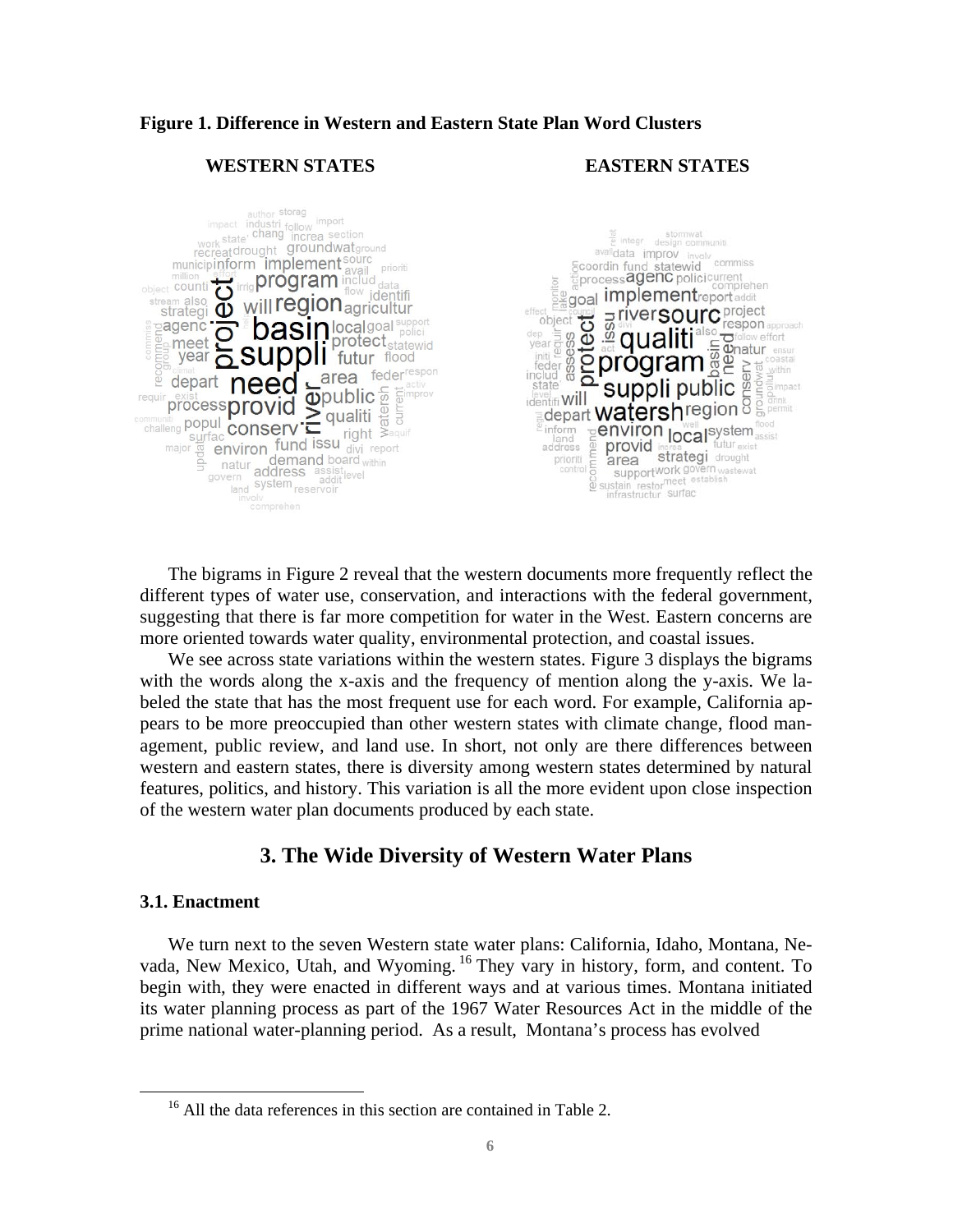#### **Figure 2. Bigram Differences between East and Western States Water Planning Foci**



over time and produced several updates. Conversely, New Mexico passed its enacting legislation relatively recently in 2003, and has to date produced only one version of a state water plan.

The enacting legislation itself varies in length and scope. In some cases, it specifies the topics to be covered, the time allotted to create the water plan, and the budget for these activities. Nevada's framework provides a list of topics to cover while New Mexico's lays out how the plan should be structured. Montana and Wyoming's enacting legislation discusses recommended content for the plans as well.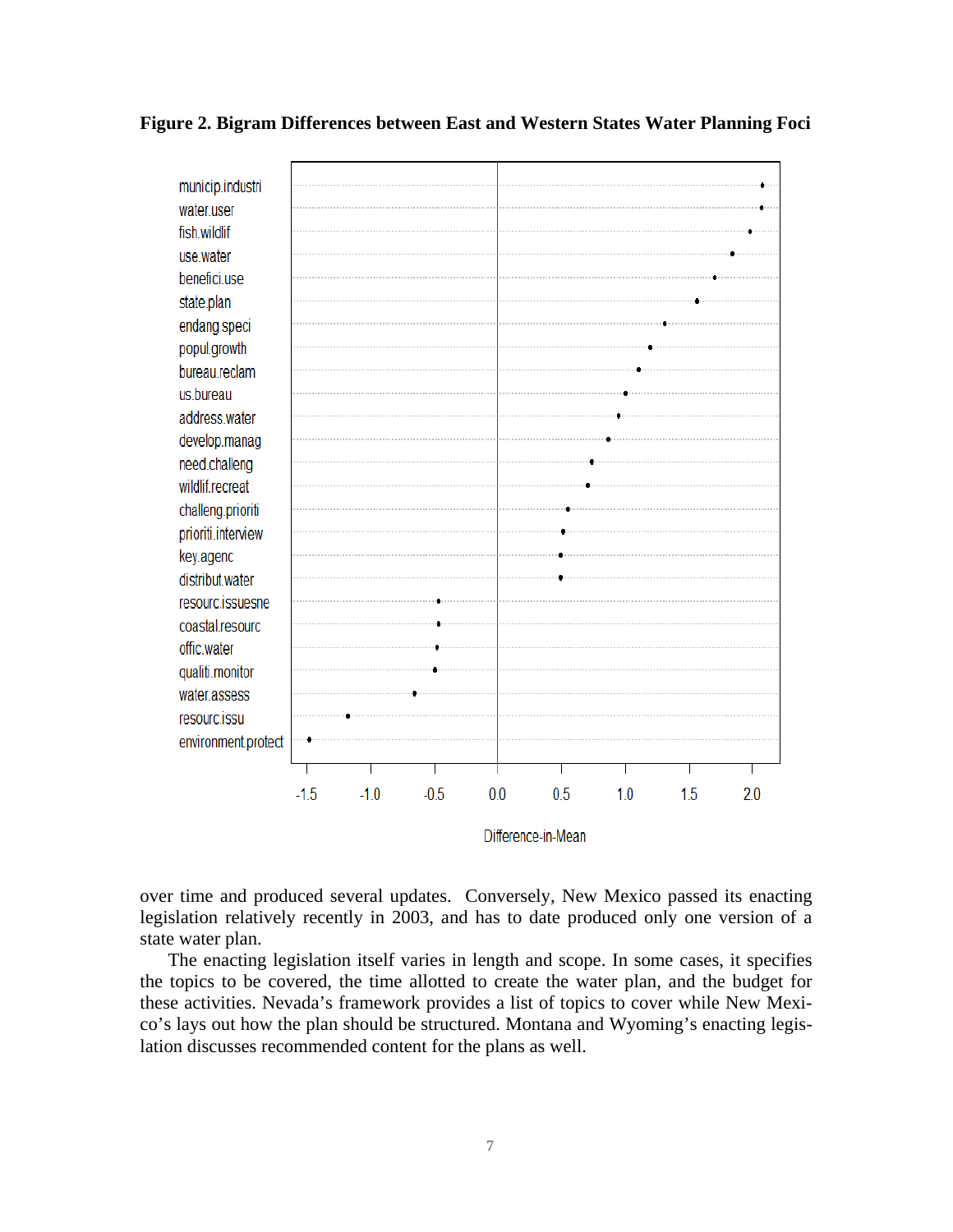

**Figure 3. Differences across Western States** 

Some enacting legislation explicitly states the planning exercise's goals, but some do not. Nevada, for instance, envisions state water planning as a way to assist the state, local governments, and citizens in developing effective plans for water use.<sup>17</sup> New Mexico's plan is intended as a management tool.<sup>18</sup> Utah and Wyoming do not state a purpose in their enacting legislation.<sup>19</sup> The purpose is never to control water management since all water plans are nonbinding but to provide guidelines for the government agencies managing water.

<sup>&</sup>lt;sup>17</sup> Nev. Rev. Stat. §540-101 and 1967 Montana Water Resources Act, Rev. Code Mont. §89-101.2 (1947)

<sup>18</sup> N.M. Stat. Ann. § 72–14–3.1

<sup>&</sup>lt;sup>19</sup>For Utah the mandate to enact the plan was established in 1967, and it is stated in Utah Code §73–10–15 while for Wyoming it is established on Wyo. Stat. § 41–2–107 (Lexis 2014)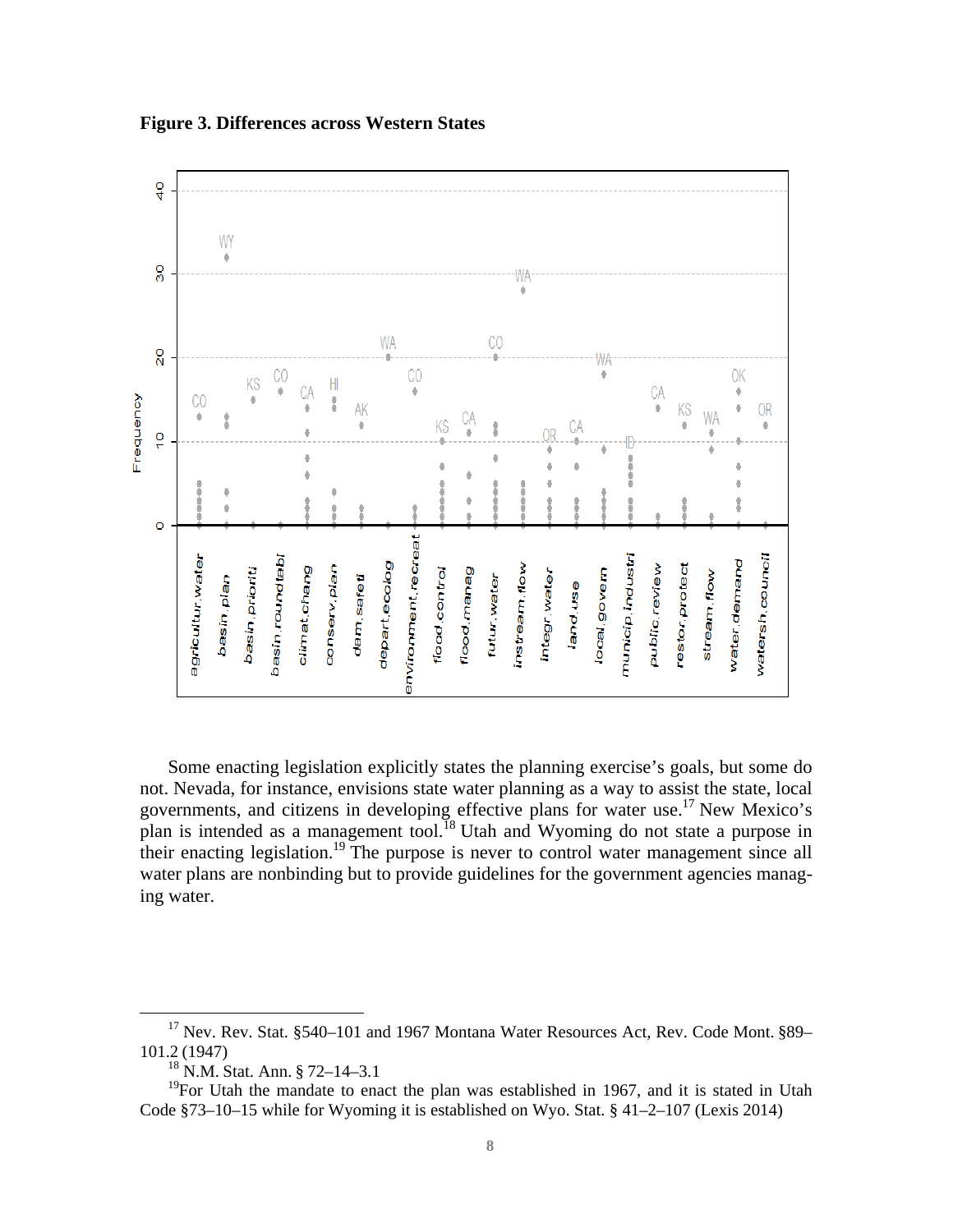#### **3.2. Planning cycle**

Most western states do not have a specific planning cycle. New Mexico stands alone with a designated five-year time frame between updates but has not been able to keep to this schedule.20 Wyoming and California also update their plans periodically. But the other states do not have specified cycles. $^{21}$  Montana, Idaho, and Nevada have only updated their plans when prompted by their respective legislatures. Given the arduous nature of water planning, it is not surprising that it is mostly undertaken sporadically, which has negative consequences for updating information and integrating water management.

#### **3.3. Procedure: Drafting, Public Participation, and Adoption**

The process of formulating current water plans usually requires some sort of advisory board or committee that includes stakeholders from every major interest group. The composition of Nevada's advisory board is dictated by the state's enacting legislation. In Idaho and Wyoming the state water planning agency chooses the advisory committee. Utah and New Mexico are the only states that do not directly involve stakeholders in the planning process. Stakeholders generally include irrigators, municipalities, and environmental and conservation groups. Public involvement and input varies widely.

The California Water Code requires the Department of Water Resources to update the water plan at least every five years with the assistance of a public advisory committee. The advisory committee began work on the 2013 update in the fall of 2012. Stakeholders represented different interest and place-based perspectives, and meetings were held across the state and online to encourage widespread public participation. The committee consulted with federal agencies and a tribal advisory committee, and posted hundreds of comments they received online for public inspection. Public involvement in the Nevada plan was also significant with over 50 public forums as a point of pride in their planning process.22 Utah had the fewest public input meetings, conducting only six regional meetings across the state.

In all states except Wyoming, the legislature must adopt the state water plan. Some water plans provoke political controversy. Members of a committee within Idaho's legislature, for instance, objected to any conservation-related language.<sup>23</sup> At the same time, enthusiastic legislative support is no guarantee of a plan's prospects. Nevada's legislature gave its first new water plan in 25 years a standing ovation while passing it easily, only to run into opposition later because it rankled rural farming and ranching interests, some of

 $^{20}$  See Table 1.<br><sup>21</sup> *Id* 

<sup>&</sup>lt;sup>22</sup> Interview with Naomi Duerr, Director, Division of Water Planning, Nevada Division of Water Resources.

<sup>&</sup>lt;sup>23</sup> Posting of Rocky Baker to Idaho Statesman, "Lawmakers sought to cut climate and endangered species out of state water plan," <http://blogs.idahostatesman.com/lawmakers-seek-to-cutclimate-endangered-species-out-of-state-water-plan/#storylink=cpy>.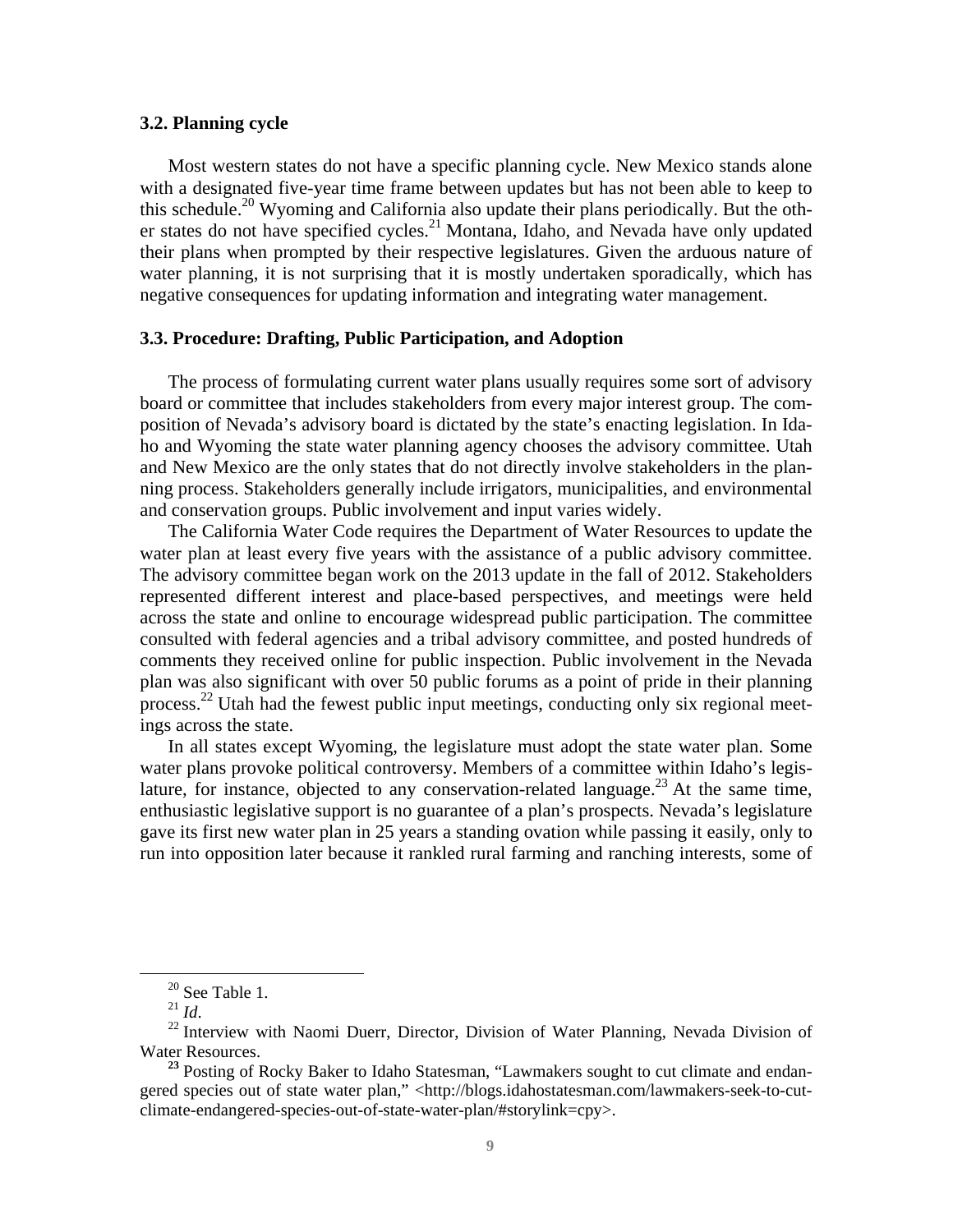whom regarded water planning as "communistic"<sup>24</sup> even if it was intended only as a guideline not a mandate.

#### **3.4. Supply and Demand Data**

There is a large disparity in the form, content, and specificity of the plans. Nevada's plan is 1,000 pages, making it one of the most comprehensive water plans in the West. Idaho, New Mexico, and Utah's plans are less than 80 pages and have far less information than Nevada, Wyoming, and Montana's plans. The longer plans in the data set (Nevada 1,000, Wyoming 524, Montana 242) are divided into several volumes and provide detailed information on the planning process and water issues within the states. California Water Plan update 2013 has three volumes: data and strategies, regional reports, and resource management strategies.<sup>25</sup>

Accurate information—such as an inventory of current uses and allocations of water, expected variations in water supplies, and current and projected demands—is a critical component of water planning. But here, too, there is enormous variation. Some plans are grounded in numerical data while others are more generically descriptive. Idaho's plan lacks any statewide numerical data. Montana and New Mexico both have some data, but exclude important figures like water supply and per capita water use. Nevada, Wyoming, and Utah provide more data tables and graphic summaries with commentary. Nevada and Wyoming include socioeconomic data and relevant geographic information.

Adjudication over water rights often incentivizes the quest for more accurate information. Many western states have either not recorded all their water rights or are in the process of doing so. Indeed, the need to allocate water rights is sometimes acknowledged in a state water plan, but inaccurate and incomplete data can undermine the goal.

Water rights and adjudications are especially prominent in the New Mexico and Idaho water plans, and both are still in the process of adjudicating water rights. In New Mexico, 80% of the state's water is unadjudicated, meaning there has been no legal determination of senior water rights. In a water shortage, the state will be unable to allocate water in the proper order until this is resolved.<sup>26</sup> As New Mexico's state water planner, Angela Bordegray, put it, "You cannot plan until you know who owns what."<sup>27</sup>

Idaho, while it has almost finished its adjudication process, still needs to deal with water rights in the Snake River basin, which provides more than 80% of southern Idaho's water supply. Farmers in central Idaho were using water from the Snake River for irrigation to the point that too little water was flowing through Idaho Power's hydroelectric power plants and the company was unable to meet electricity demands. The same upstream farmers sued Idaho Power for failing to defend its water rights, which increased

<sup>&</sup>lt;sup>24</sup> Interview with Tom Myers, a researcher and consultant in hydrogeology and water resources. See also Jane Braxton Little, "A Desert State Axes Water Planning," *High Country News*, Nov. 20, 2000, <http://www.hcn.org/issues/191/10106>.

<sup>&</sup>lt;sup>25</sup> DWR, Final California Water Plan Update 2013, <http://www.waterplan.water.ca.gov/ cwpu2013/final/index.cfm>.

<sup>&</sup>lt;sup>26</sup> Interview with Conci Bocum, former president of the board of directors of the New Mexico Water Dialogue.

<sup>&</sup>lt;sup>27</sup> Interview with Angela Bordegray, water planner at New Mexico Office of the State Engineer.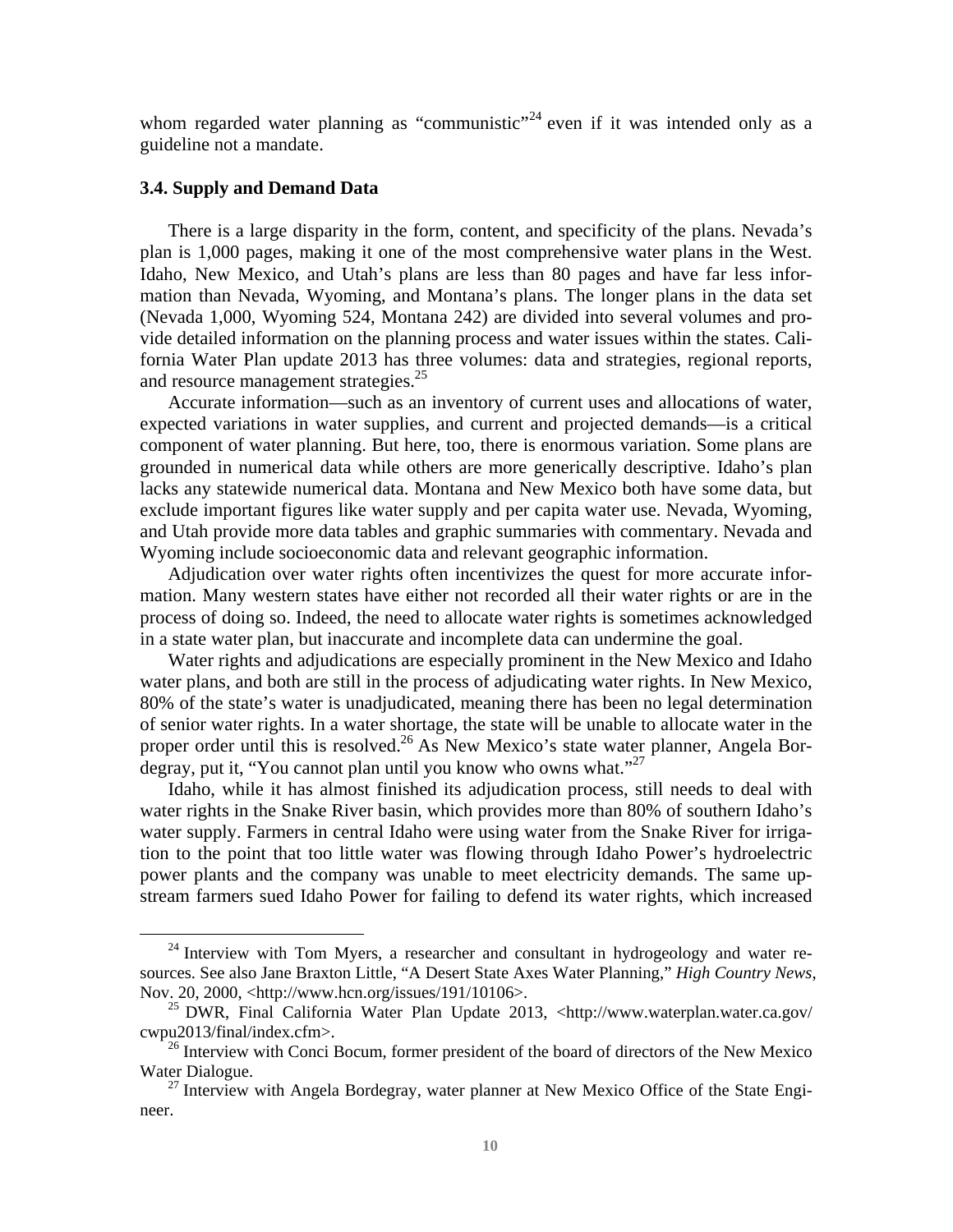farmers' electricity rates. The farmers won, and Idaho Power was forced to counter sue. As a result, the attorney general of Idaho and the Idaho Power president came up with the Swan Falls Agreement, which set in motion the Snake River Adjudication, which has been going through state courts since  $1987.<sup>28</sup>$ 

#### **3.5. Goals**

The goal of water plans is to protect and secure a state's water resources. Differences in how to achieve that goal are partly determined by the state's natural endowment and economy, but politics play a role as well. To a certain extent, all state water plans cover core issues such as water supply, water use, and water quality. Nevada's plan covers 14 water issues under five major categories: water supply and allocation, water quality, resource conservation, flood management, and water planning.

Not all plans follow this model, and some are structured along issues more relevant for the particular state. For example, Montana has eight specific sections that focus on issues such as agricultural water use, hydropower licensing, and state water rights. Idaho's plan contains seven sections, but emphasizes conservation, optimum use, and management, and its last four sections deal with regional water plans. In sum, all plans cover a baseline of standard issues, but each plan's topical section is slightly different.

As we might expect in the arid West, all plans concentrate on meeting future water demands but adopt different strategies to do so. New Mexico prioritizes drought management and interstate compacts. Utah and Wyoming emphasize water resource development, while Nevada concentrates on interbasin transfers and water quality. Environmental goals are referenced in varying ways. New Mexico addresses global warming and discusses the potential effects in a separate state drought plan.<sup>29</sup> Idaho includes a section on climate variability but does not define causes of climate variability as anthropogenic.<sup>30</sup> All the states analyzed fall far short of California's lengthy climate change adaptation strategy discussion in its 2009 California State Water  $Plan<sup>31</sup>$  or the full chapter devoted to future water uncertainties in the 2013 update. $32$ 

Western water plans necessarily acknowledge federal laws and mandates like the Endangered Species Act and Wild and Scenic Rivers Act. This includes information about in-stream flows, habitat restoration, and preservation. Montana is the only state water plan without a mention of the status of the Endangered Species Act. Other states include this environmental information as part of an analysis of the states' natural resources.

<sup>&</sup>lt;sup>28</sup> Interview with Shelley Davis, attorney at Barker Rosholt & Simpson, LLP, Idaho.

 $^{29}$  New Mexico Office of the State Engineer/Interstate Stream Commission, The Impact of Climate Change on New Mexico's Water Supply and Ability to Manage Water Resources (2006), <http://www.nmdrought.state.nm.us/ClimateChangeImpact/completeREPORTfinal. pdf>.

<sup>&</sup>lt;sup>30</sup> Idaho Water Resource Board, Idaho State Water Plan 40 (2012), <http://www.idwr. idaho.gov/waterboard/WaterPlanning/Statewaterplanning/PDFs/ADOPTED%20State%20Water%20 Plan%202012.pdf>.

 $31$  <http://www.waterplan.water.ca.gov/cwpu2009/index.cfm>.

<sup>&</sup>lt;sup>32</sup> California Department of Water Resources, California Water Plan 2013 Update, Public Review Draft, Chapter 5 (2013), <http://www.waterplan.water.ca.gov/docs/ cwpu2013/2013 prd/Vol1\_Ch05\_ManagingUncertain\_PubReviewDraft\_wo\_JW.pdf>.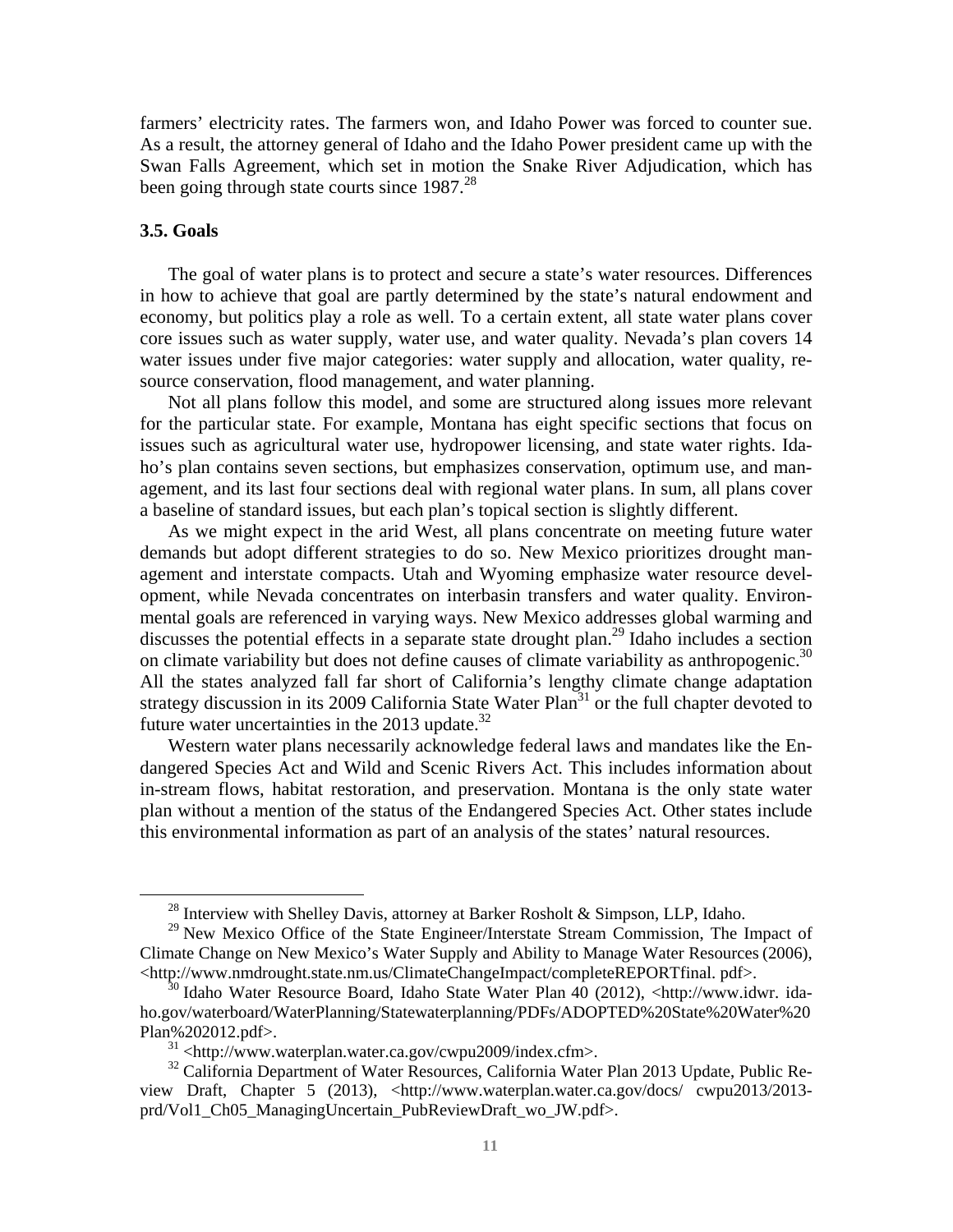#### **3.6. Recommendations**

The diversity of water planning extends to recommendations. Some recommendations are intended to guide state, regional, and local water policy development, while others only offer the most basic advice. Water agency officials are a primary audience. Some plans designate which agency is deemed responsible for each action or how they should be funded. This level of specificity increases the chances of implementation.

Wyoming and Utah treat planning very much as a water inventory. Their state plans provide resource and broad management information as education for regional and local water planners. Wyoming devotes one volume of its water plan to background information about the economy, demographics, water uses, water demands, and other relevant state resource information. New Mexico, Nevada and Montana focus heavily on policy recommendations, while others are more deferential to regional measures.

Although it is only 78 pages long, New Mexico's water plan provides the most comprehensive set of policy instructions. It contains 20 areas for policy improvement and gives detailed recommendations and a policy statement for almost every important water issue. Each policy statement is accompanied by implementation strategies and responsibilities for associated state agencies, clearly an attempt to overcome substantive fragmentation among agencies. While there are many topics discussed, the section on drought management gives the most detail by providing policy improvements for land development, data collection, agriculture, drinking water, and the environment.

Montana and Nevada's plans provide similarly detailed recommendations. Montana's plan provides specific policy options, legislative and administrative action items, financial requirements, and funding strategies. Nevada's plan presents over 100 recommendations of varying specificity and detail for 14 water issues. The recommendations allocate responsibility to appropriate state agencies and attempt to prioritize the different recommendations, designating interbasin transfers and water monitoring as the top action items.

Idaho and Utah's recommendations are less detailed. Idaho's plan gives implementation strategies for over 30 water issues but does not identify which agency is responsible for carrying out the improvements. The recommendations highlight a problem and identify possible actions to fix it. Utah's water plan is even less specific; it is the only plan that does not contain a policy recommendations section, but its 2001 water plan lists several possible technology and management strategies.

Wyoming provides recommendations to improve the water planning process but fails to provide recommendations for actual water management. Instead, the plan lists and scores potential projects for each basin, taking into account both monetary and nonmonetary factors. A section on potential federal and state funding sources follows the project recommendations.

#### **3.7. Other Aspects of Plan Diversity: Regions, Tribes, and Interstate Compacts**

#### *3.7.1. Regional Plans*

Many states have regional water plans, which allow states to narrow the planning focus and confront many area-specific water issues. Regional planning may follow the lines of political divisions or the water basins. Utah, Wyoming, and California are the only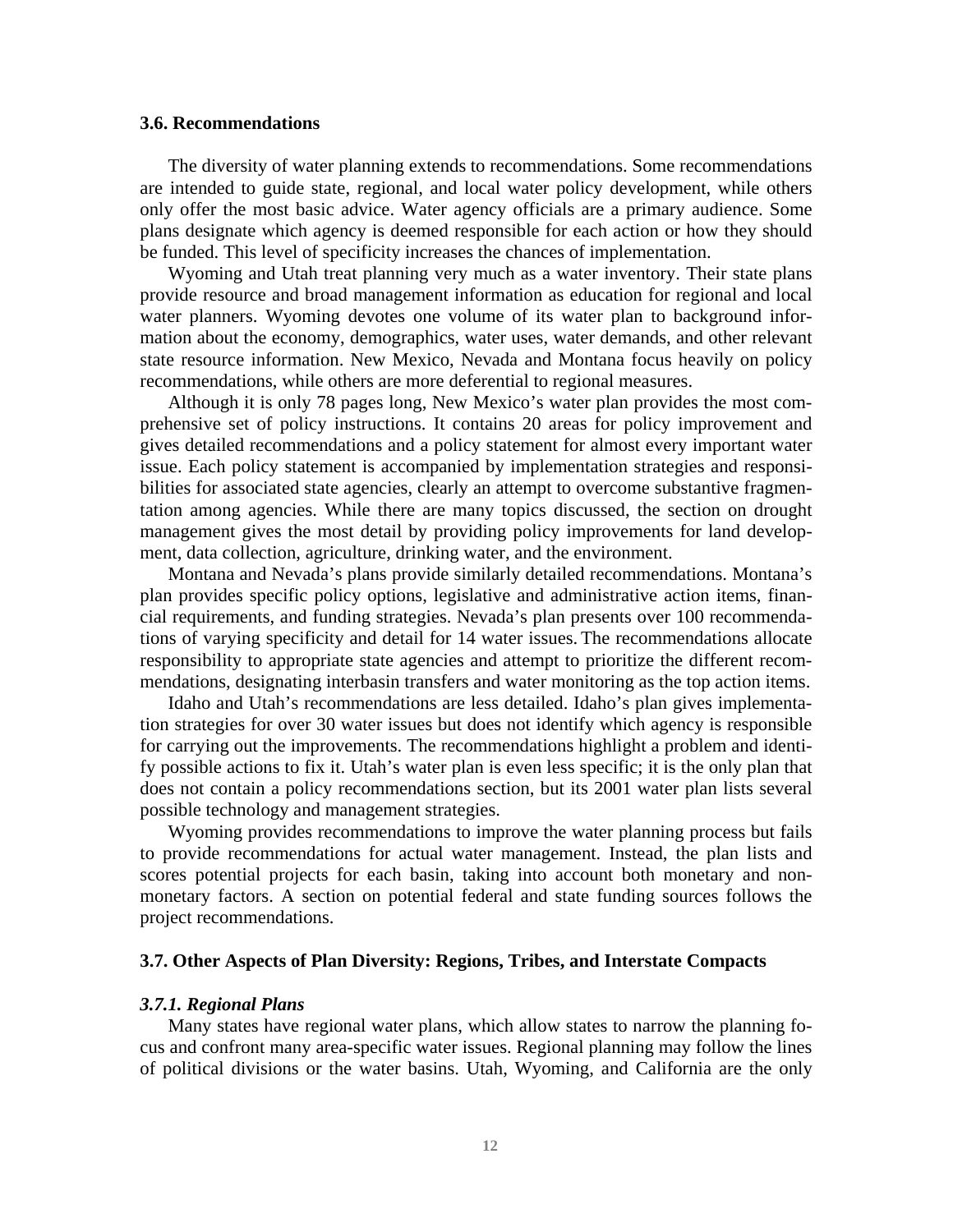states that produce a congruent set of regional plans for all hydrographic basins. Wyoming has the most comprehensive regional plans incorporated into their state plan.

Idaho lies in the middle of the spectrum, with regional sections of the state plan grouped into four major basins. Nevada devotes a subsection to a summary of regional efforts. New Mexico and Utah do not include any regional segments in their state plans, although each of Utah's 11 hydrographic regions provides its own plans with information that mirrors the form of the state plan. Utah has updated the regional plans on an "asneeded" basis from 1993 to 2011. California and Wyoming update theirs with every state plan.

Local water authorities provide Montana, Idaho, and Nevada's regional water planning and do not cover all the state regions. Idaho summarizes their four regional plans in the second half of the state plan. Nevada and Montana reference regional planning but do not include the plans in the state plan. New Mexico produces a comprehensive set of regional plans, but the regions follow political boundaries rather than watershed or hydrographic basins. This results in data collection overlap because the basins are shared between different political divisions. New Mexico's regional plans are not incorporated in state planning, which they acknowledge is a problem.

#### *3.7.2. Pueblo and Tribal Rights*

State water plans also have to conform to various external constraints: pueblo/tribal rights, interstate compacts, and federal laws such as the Endangered Species Act. They are external in the sense that they are dictated by federal recognition of tribal sovereignty or water agreements with other states. While long-disputed tribal waters rights continue to be a great source of uncertainty for many western states,  $33$  current water plans tend to avoid disputes over water with the tribes.<sup>34</sup> California, for instance, has a Water Plan Tribal Advisory Committee that ensures input from the tribes on its water plan. Similarly, information in the water plans seems intended to show that states are complying with interstate compacts.

States must respect the water rights of tribes or pueblos, but this can be problematic because the rights are defined according to narrative standards that cannot be easily determined or definitively quantified. Broadly, tribes are entitled to water adequate to fulfill the purposes of their reservation.<sup>35</sup> Pueblo rights are based on the Treaty of Guadalupe Hidalgo and grant certain city settlements the right to use water from the stream or aquifers in the city's territory to serve their needs. Such formulations imbue historical water rights with considerable uncertainty.

New Mexico has 22 pueblos and tribes. Tribes generally have senior water rights over all other claims. Similar to interstate compacts, because tribes are technically sovereign nations, the state of New Mexico has to ensure that they comply with water compacts made with the tribes and with pueblo rights or risk expensive and lengthy litigation. Accordingly, there was an extensive section on compliance with pre-existing Indian tribes water rights in the New Mexico plan.

<sup>&</sup>lt;sup>33</sup> Stephen H. Greetham, "Water Planning: An Opportunity for Managing Uncertainties at the Tribal-State Interface," 64 *Okla. L. Rev*. 593, 610 (2012).

 $34$  *Id.* at 612.

<sup>35</sup> The paramount decision on this topic is *Winters v. United States*, 207 U.S. 564 (1908).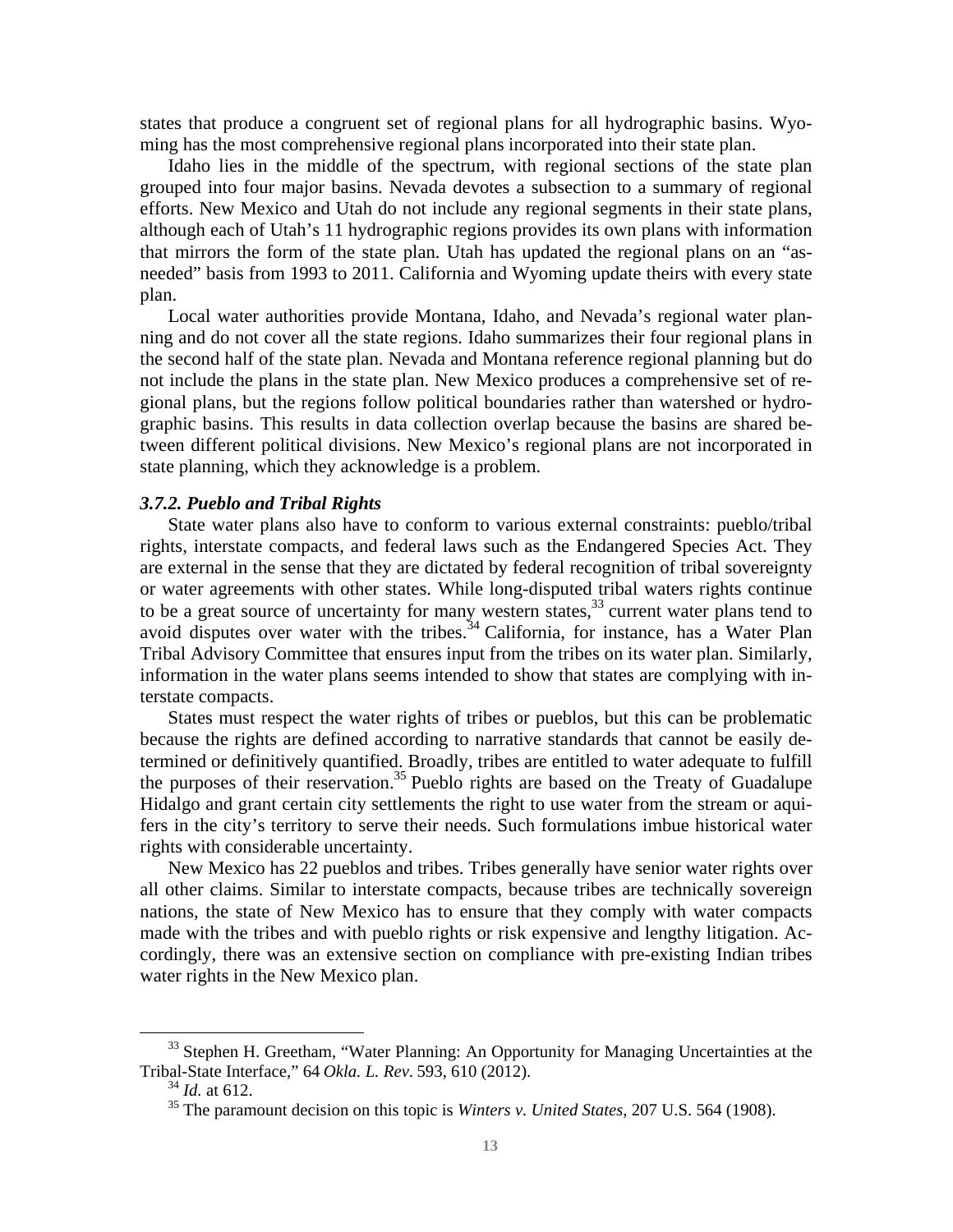Idaho's Snake River Water Rights Act (2004) created a fund for the Nez Perce tribe to acquire land and water rights, in order to restore or improve fish habitat, and for fish production, agricultural development, cultural preservation, water resource development, or fisheries-related projects.<sup>36</sup> This tribal agreement affects overall water planning in the state and is discussed at length in the state water plan.

#### *3.7.3. Interstate compacts*

Interstate compacts are binding for states that sign them and impact the water planning process. The pacts establish how much water is allocated to each state from shared interstate rivers. Proper planning can help ensure that a state meets its compact obligations and can be a preventive strategy if litigation arises, bolstering the evidence that the state is fulfilling its compact obligations. Data on water entering and leaving the state are usually estimated, but can be useful evidence in interstate conflicts.

All of the western states studied except Idaho and Montana are signatories to the Colorado River Compact, which divides water from the Colorado River and apportions it to the seven states that signed the compact in 1922. Utah currently uses only about half of its allotment, in part due to a lack of infrastructure.<sup>37</sup> In the most recent planning process, two new water storage projects were initiated that will allow Utah to capture the rest of its allotted water.

Wyoming, Nevada, and New Mexico need to ensure that they are delivering the required allotment of water to states downstream. In the case of New Mexico, they also have to ensure that they are receiving their allotment of the Colorado River.<sup>38</sup> In addition to the Colorado River Compact, Wyoming has several interstate compacts,<sup>39</sup> and is currently in a legal dispute with Montana over the Powder Tongue River and the Yellowstone River. A former Wyoming planner in an interview suggested that the openness and detail of their state water plan was dictated by their need for evidence in legal disputes between states over shared waters.<sup>40</sup>

A 1987 lawsuit filed by the city of El Paso, Texas against New Mexico where Texas wanted to withdraw water from a New Mexico aquifer triggered regional water planning in New Mexico. The Supreme Court ruled that unless New Mexico could show it needed the water, they had to allow Texas to extract the groundwater. As a result, New Mexico began their regional planning to document their water needs as protection against lawsuits from other states. $41$ 

 <sup>36</sup> Interview with Clive Strong, Idaho Attorney General's Office.

<sup>37</sup> Interview with Zach Frankel, Utah Rivers Council.

<sup>&</sup>lt;sup>38</sup> Interview with New Mexico State Senator John Arthur Smith, New Mexico.

<sup>&</sup>lt;sup>39</sup> To manage the several interstate rivers that flow through Wyoming, this state is a party in seven interstate compacts and three other rivers are allocated according to court decrees. The Compacts are: Colorado River (1922), Upper Colorado River (1948), Amended Bear River, (1978), Belle Fourche River (1943), Snake River (1949), Upper Niobrara River (1962), Yellowstone River Compact (1950). The decrees are: North Platte River (1945), Laramie River, (1911, 1922), and Teton Creek and South Leigh Creek ("Roxanna" Decree) (1941). For more information, see Wyoming State Engineer's Office, Interstate compacts, <http://seo.wyo.gov/surfacewater/interstate-compacts>.

<sup>&</sup>lt;sup>40</sup> Interview with Mike Purcell, former Wyoming Water Development Commission.

<sup>41</sup> Interview with Angela Bordegray, *supra* 27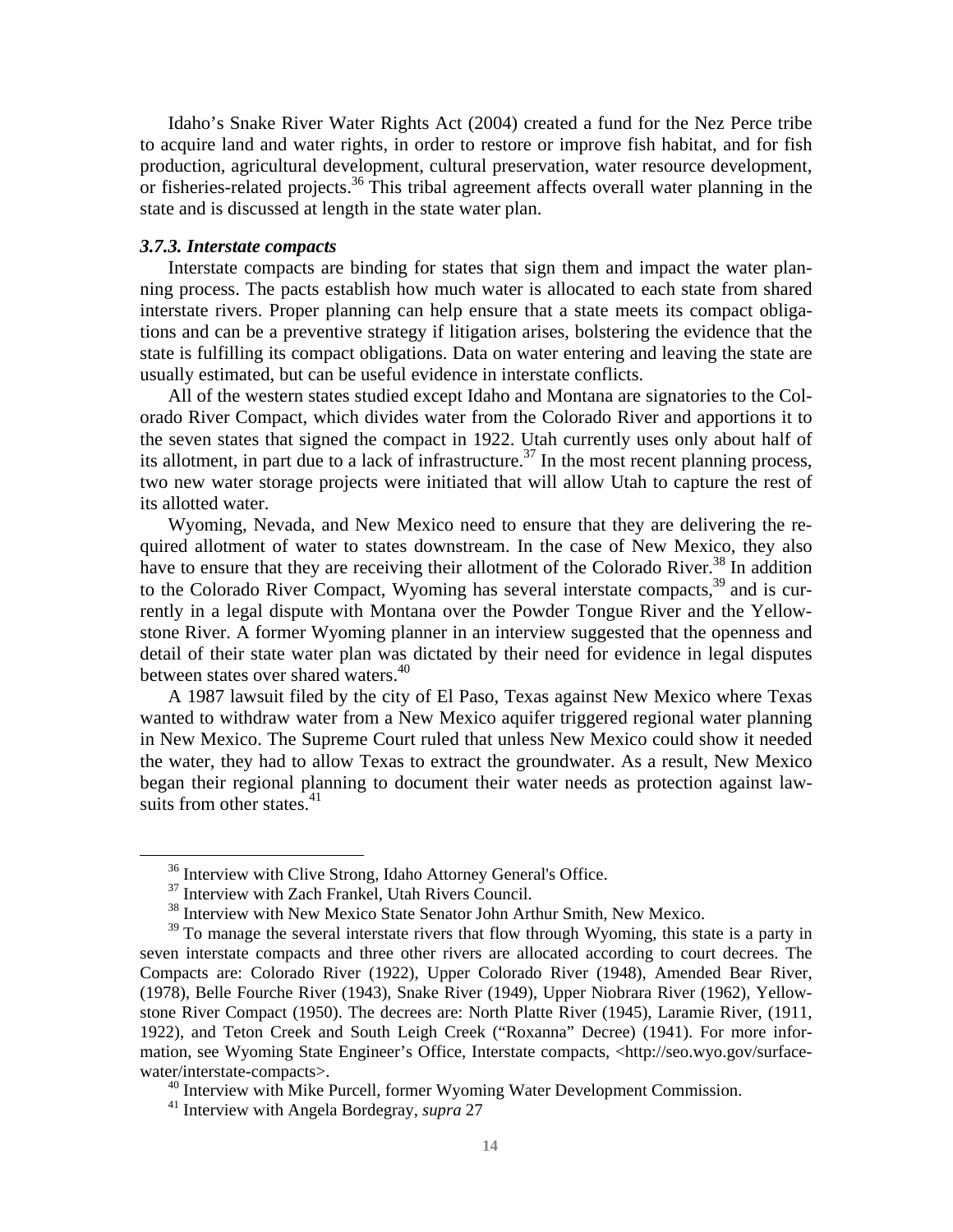## **4. Some Reasons for the Differences**

## **4.1. Budget Constraints and Water Planning Diversity**<sup>42</sup>

Comprehensive planning requires a budget. The size of a state budget reflects the government's resources and, indirectly, its commitment to water planning. The amount of money allocated for a plan can affect its length and detail as well as the frequency with which it is updated.

On the high end, especially on a per capita basis, Wyoming's 2007 framework plan was created with a budget of \$500,000 for each of its seven basins, and an additional \$600,000 to compile a statewide plan. The end result was a 500-page document that gave a comprehensive inventory of Wyoming's water resources, usage, future predictions, and opportunities for infrastructure upgrades and new creations. Wyoming's plan is updated continually. The water development office has an additional budget of \$500,000 a year to work on a new plan due for release in 2018. The funding comes from an oil and gas severance tax. Given that water plays an important role in oil and gas extraction and the oil and gas industry makes up 29% of Wyoming's GDP, there are clearly good reasons to link its water plan funding this way. $43$ 

At the other end of the water planning resources spectrum, Idaho spends less than  $$150,000$ , and New Mexico spends a fraction of that, with a budget of  $$50,000$ .<sup>44</sup> New Mexico has had a water-planning budget of \$55,000 a year since 2007 except for special appropriations from the general fund of \$600,000 in 2008 and more recently \$400,000. This has enabled public outreach meetings but not an update of New Mexico's plan or an inventory of its water resources.<sup>45</sup> Inadequate funding may also explain why New Mexico's plan has so little data compared to other states in the data set.

#### **4.2. Interest Group Influence**

Some of the differences in state water plan content are the result of interest group influence. If water-planning activities were merely technocratic exercises, plan variation could be more completely explained by natural supply and demand variations. In reality, reconciling the different demands on water in a state entails political choices. Engineers dominated the earliest water planning efforts, and focused on increasing supply, mostly through infrastructure.

Today, building massive infrastructure such as new dams and channels is less feasible due to economic and environmental costs. Solutions have shifted toward greater water efficiency and water demands have diversified. Water quality and environmental protection through habitat restoration are more important concerns. Each of these diverse con-

 $42$  First, a caveat is necessary: this study focuses on formal water plans. Idaho, Utah, and New Mexico also produce planning documents that deal with specific water issues such as drought, water markets, and conjunctive management. None of these three states have water plans as comprehensive as Nevada or Wyoming, but that can mean that they treat the topics separately.

 $43$  Interview with Phil Ogle, deputy director, River Basin Planning, Wyoming Water Development Commission.<br> $^{44}$  *Id.* 

<sup>44</sup> *Id*. 45 Interview with Angela Bordegray, *supra* 27.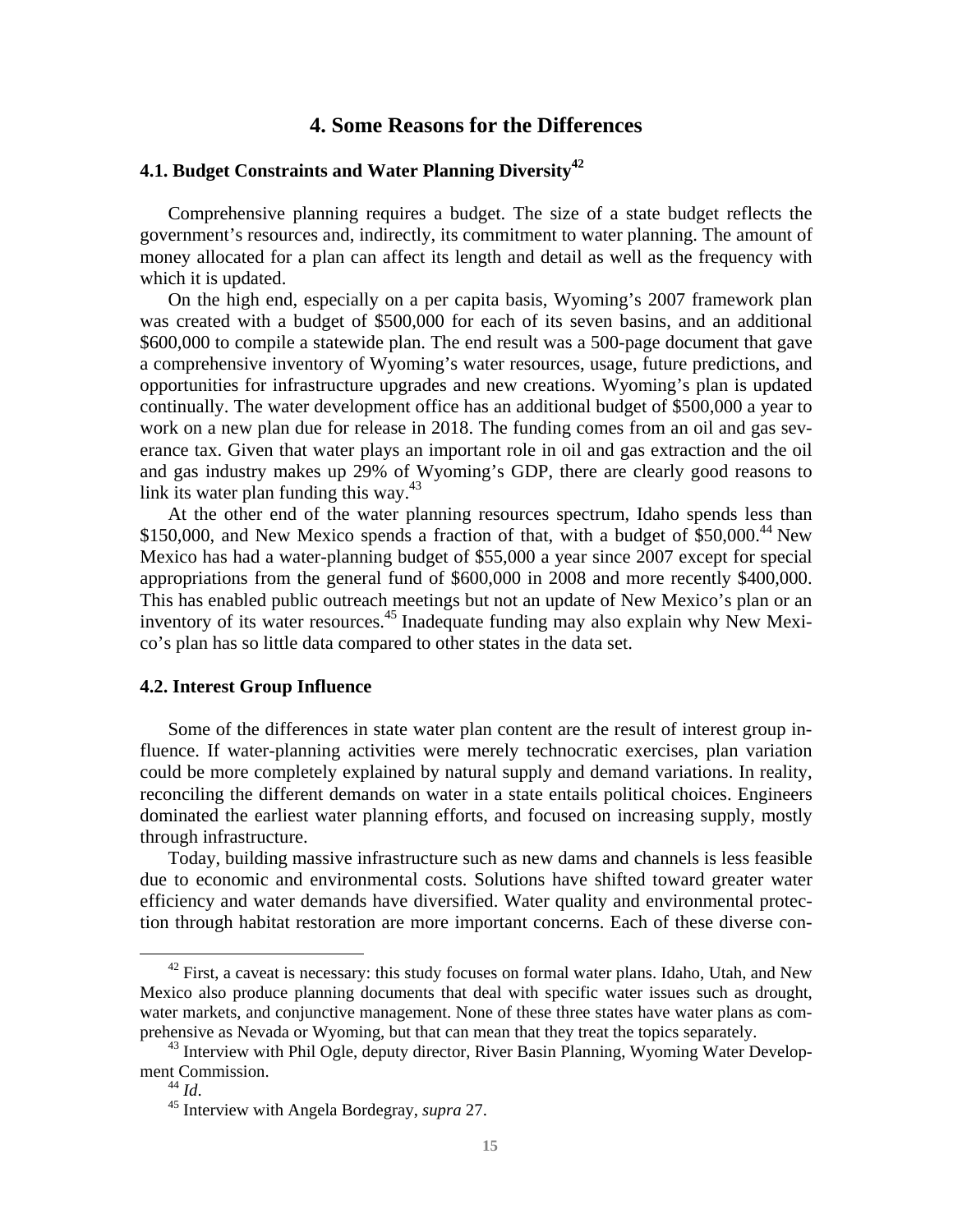cerns has advocates (i.e., stakeholders), and water-planning increasingly involves building consensus among them.

Given changing trends in water planning concerns, the timing of a planning exercise often reflects a state's prevailing interests at the time: drought management, environmental concerns, water pollution crises, and the like. A state's general political culture can matter significantly. In Idaho, where skepticism about climate change is prevalent, the plan's section on a "warming climate" is described as "climate variability."46

Another cultural constraint is an aversion to centralized government control. Officials in Utah and Wyoming mentioned that their state plans lack policy recommendations because people in their state do not like being told what to do. Utah's policy recommendations appear only in their regional plans, which are not technically part of the state plan. Wyoming's state plan contains no recommendations. Instead, each of the seven basin groups came up with a list of potential projects.

Water officials in both states alluded to the fact that preference for local planning is due to the "small-government" views of their citizenry. A former director of the Wyoming Water Resources Office said, "We're kind of independent cusses out here."47 Resistance to government intervention explains why Wyoming's plan is more "descriptive" rather than "proscriptive," as the president of the Snake River Conservation District explained.<sup>48</sup> Individual irrigation or conservation districts are free to approach the Water Development Office to ask for assistance in evaluating and constructing water development projects if they choose, but the plans do not prioritize one project over another.

In Utah, this perspective may be reinforced by religion. The Mormon population has historically settled in homogenous, small community settings, and in 1840 Utah was one of the first states to invest in water infrastructure planning separate from the federal government.49

As is often true in politics, scarcity sharpens the cleavage between various stakeholders and raises the stakes in negotiated outcomes. The upside of broader participation is the prospect of greater buy-in at the end, but the downside of having a wider spectrum of interests at the table is that it "complicates the decision-making process and places an increased premium on negotiation and compromise."<sup>50</sup> There are both internal and external conflicts of interest: the internal ones are between various water users and different areas or levels of jurisdictions within a state. External ones concern tribal rights and other states.

One intrastate conflict that recurs regularly in all western states is agriculture versus other economic sectors and urban areas. Agriculture is the primary water user in the West. This is often reflected in the detailed information in water plans about current and projected agricultural water use. Wyoming, California, Nevada, and Utah include extensive agricultural usage figures; New Mexico does not. Agriculture's importance is reflected

 <sup>46</sup> Interview with Kevin Lewis, Idaho Rivers Unite.

<sup>47</sup> Mike Purcell, *supra* 41.

<sup>48</sup> Interview with Senator Larry Hicks, Wyoming State Legislature.

<sup>49</sup> Interview with Zach Frankel, *supra* 37.

<sup>50</sup> Thompson, *supra* note 1, at 247.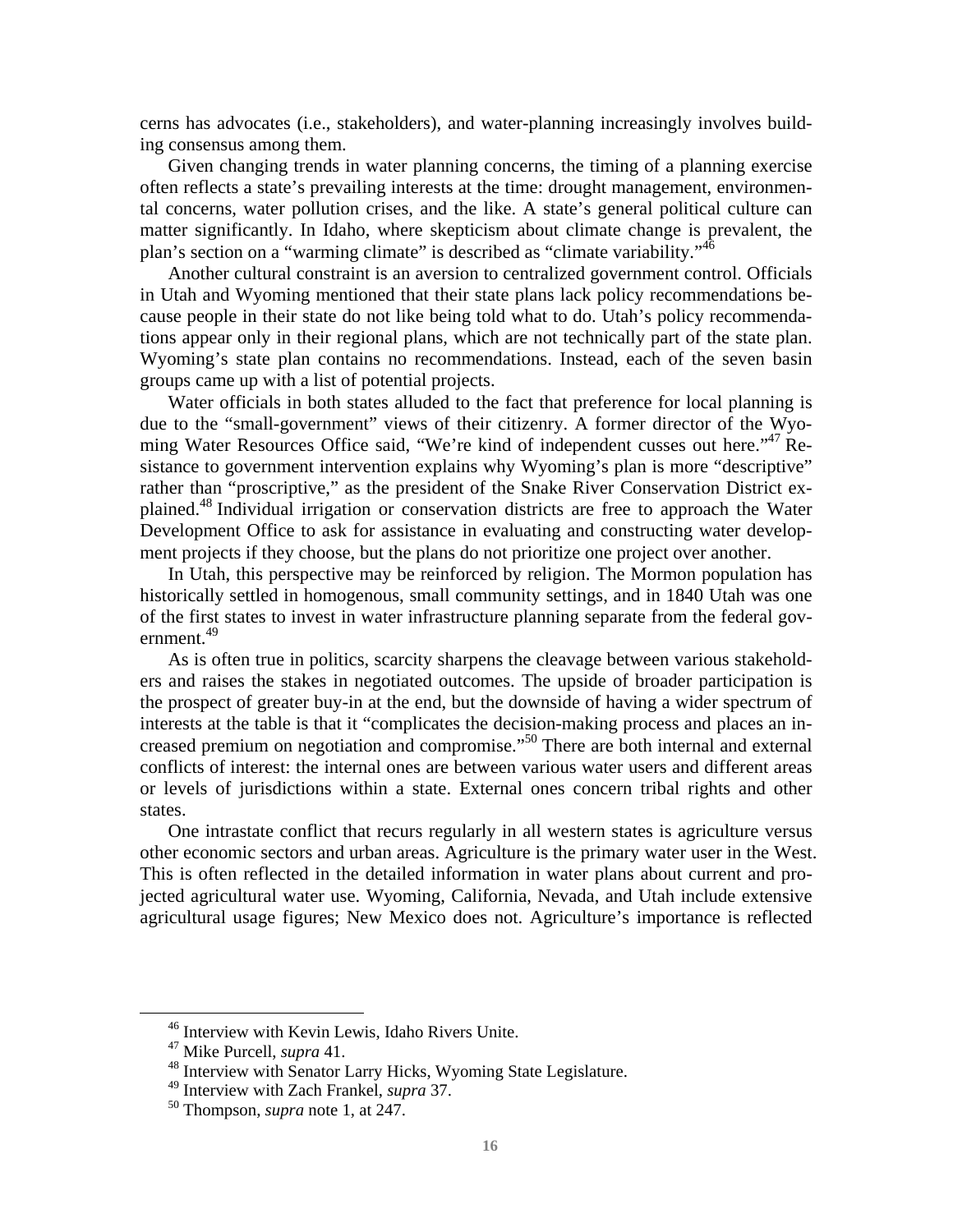procedurally. Montana, for instance, received a large amount of input from agricultural interests advocating more state water storage projects.<sup>51</sup>

Tourism and recreation are important stakeholders in water planning. Unlike agriculture, these industries often align with progressive environmental groups. Conservation can preserve areas where tourism flourishes. In Wyoming, recreational fishing provides a secondary income stream for landowners who allow fishing on their property. The Wyoming water plan states, "While consumption of water is usually not involved, the existence of a sufficient water supply for a quality experience is important. The quality and quantity of good recreational opportunities are highly dependent on water quality and quantity. Recreation, including tourism, is one of Wyoming's major industries."

Aside from economic sector tensions, water conflicts arise between regions in a state as well. The tension between northern and southern California is a classic example. Interbasin transfers are always a source of conflict.<sup>52</sup> Nevada, New Mexico, and Idaho attempted to reconcile concerns between areas experiencing large metropolitan growth and rural areas. A major motivation behind Nevada's water plan was to help create new water policy in areas that had previously never been thoroughly regulated, such as interbasin water transfers and conjunctive water use.<sup>53</sup> The planning department faced opposition from legislators from the northern part of the state who were concerned about southern Nevada appropriating their water and their "right to prosperity" in order to support the rapid metropolitan growth in Las Vegas.

Their concerns were heightened when it became apparent that Las Vegas could not accurately predict its own growth: it claimed in 1990 that the city had enough water to sustain it for 30 years, but by 1999 when the plan was published, the city maintained it only had enough water for five more years.54 Las Vegas is an important income generator for the state, but has little water within its own area. The less densely populated northeastern part of the state has most of the water plus agricultural and mining interests. Regional and sectoral interests coincide to form a wide interest group divide.

In New Mexico, the situation is similar. Many agricultural property owners hold senior water rights over cities, but in periods of water scarcity, urban needs have prevailed over seniority.55 Much like Nevada, New Mexico's rural citizens and legislators fear that allowing interbasin water transfers will lead to a regular diversion of their water resources to Albuquerque and Santa Fe, cities that have considerable political and economic clout. They fear their economic interests will be hurt if they do not receive enough water during drought periods. In public stakeholder meetings, many rural citizens voice opposition to interbasin transfers.<sup>56</sup> As Senator Smith pointed out, the water dispute is lay-

<sup>&</sup>lt;sup>51</sup> Interview with Rich Moy, former official at Montana Department of Natural Resources and Conservation.

 $52$  Christine A. Klein, "Water Transfers: The Case against Transbasin Diversions in the Eastern States," 25 *UCLA J. Envtl. L. & Pol'y* 249 (2008).

<sup>53</sup> Naomi Duerr, *supra* 22*.* <sup>54</sup> *Id.*

<sup>55</sup> Felicity Barringer, "New Mexico Farmers Seek 'Priority Call' as Drought Persists," *New York Times*, March 27, 2013 at A11.

<sup>56</sup> Angela Bordegray, *supra* note 27.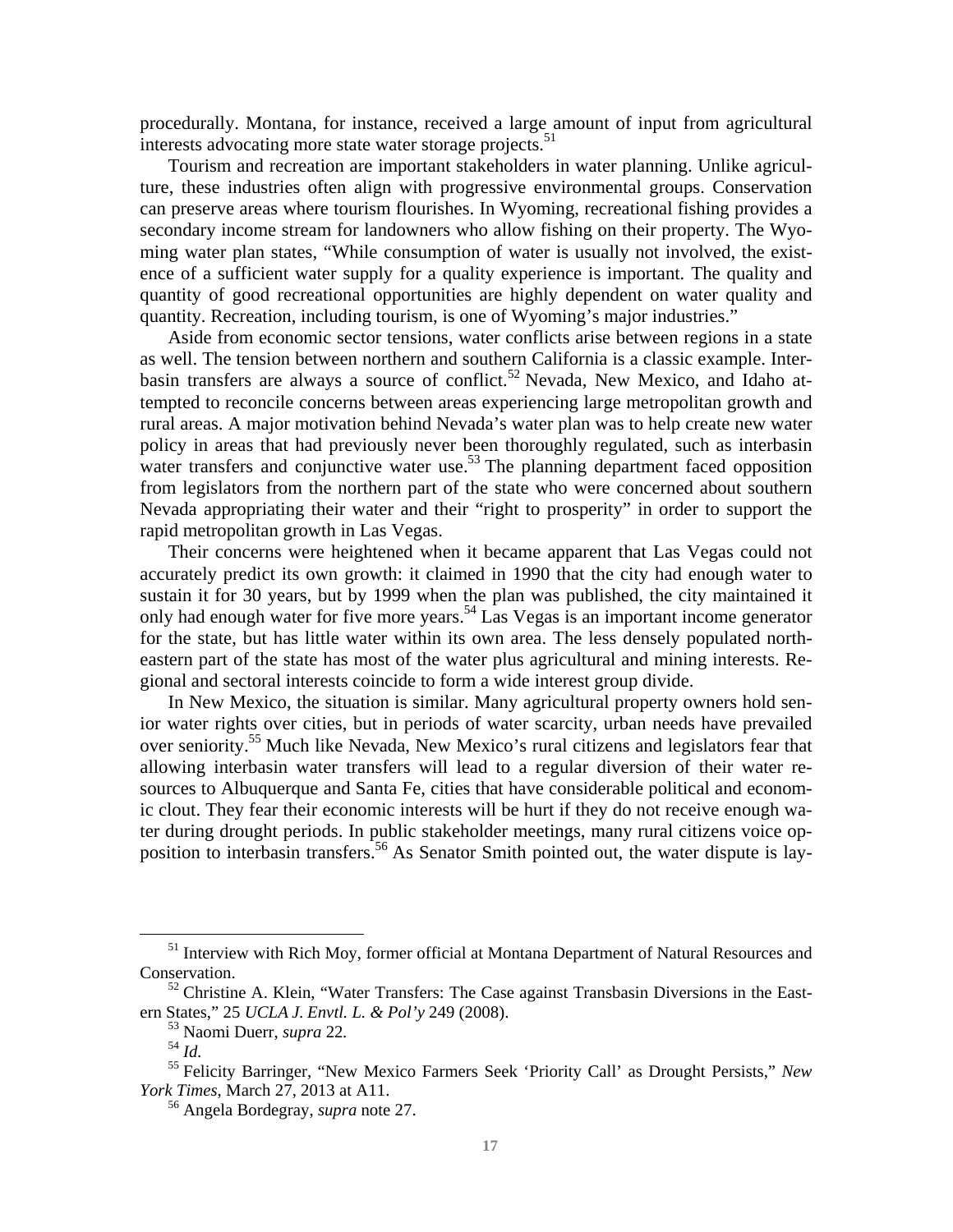ered on a large transition of power.<sup>57</sup> Prior to 1990, New Mexico had a rurally dominated legislature, but the legislature has become more urban-dominated.

#### **5. Lessons from Water Planning**

The two most important features of western state water plans are that they have no force of law and are incredibly diverse with respect to the information they provide and the recommendations they offer. Given the increasing complexity of water demands and water scarcity that is likely to worsen with global warming, the potential value of comprehensive water planning and negotiation is clearer than ever. But what are the options?

A top-down federal government effort is probably neither feasible nor desirable. Aside from a strong western cultural aversion to being told what to do, Congress is too polarized along partisan and ideological lines to take that kind of initiative. Any state plan must be sensitive to the diverse interests and problems at the regional and basin level. What might be gained in terms of uniformity and integration at the central level could easily be offset by insensitivity to specific interests and conditions. The status quo represents the other end of the continuum: little progress in harmonizing the competing uses of water and a system that is ill prepared to handle the conditions of extreme scarcity predicted under climate change models.

There is no magic solution, but an important step forward would be to improve the quality of information about each state's water demands and supplies and to incentivize efforts to reconcile competing water demands with an integrated plan. Good information enables better planning, and sometimes on its own can encourage better behavior by those who do not want to look bad in the public eye. If Congress did nothing more than provide adequate federal funds for collecting and making available more accurate information about water use and supply, it could potentially improve state planning processes. Federal funds have played a role in encouraging better state policy in previous federal environmental statutes, such as the Clean Water Act  $(CWA)$ ,<sup>58</sup> the Endangered Species Act,<sup>59</sup> and the Coastal Zones Management Act (CZMA).

Our proposed approach is much less demanding than the one taken for the management of coastal areas. The CZMA passed in 1972 encourages coastal states to develop and implement coastal zone management plans by providing one-to-one matching funds to administer them. In fact, the CZMA has been analyzed as a model for federal action promoting Integrated Water Resources Management (IWRM),<sup>60</sup> requiring information gathering tasks but going far beyond it. The advantage of our proposal compared to a full-fledged act encouraging IWRM is its narrowness. IWRM is a very broad concept, difficult to pin down and, thus, difficult to monitor how federal funds are spent. Another

 <sup>57</sup> Interview with Senator John Arthur Smith.

<sup>&</sup>lt;sup>58</sup> Section 106 of the CWA authorizes EPA to provide federal grants to states to implement water pollution control programs and section 319 (h) to implement nonpoint source pollution management programs.

 $59$  According to section 6 of the ESA, Endangered Species Conservation Fund provides grants to states to participate in voluntary conservation projects for candidate, proposed, and listed species. States need to enter into a cooperative agreement with the Secretary of Interior to apply for these funds and to contribute a certain percentage of funds.

<sup>60</sup> See Thompson, *supra* 1.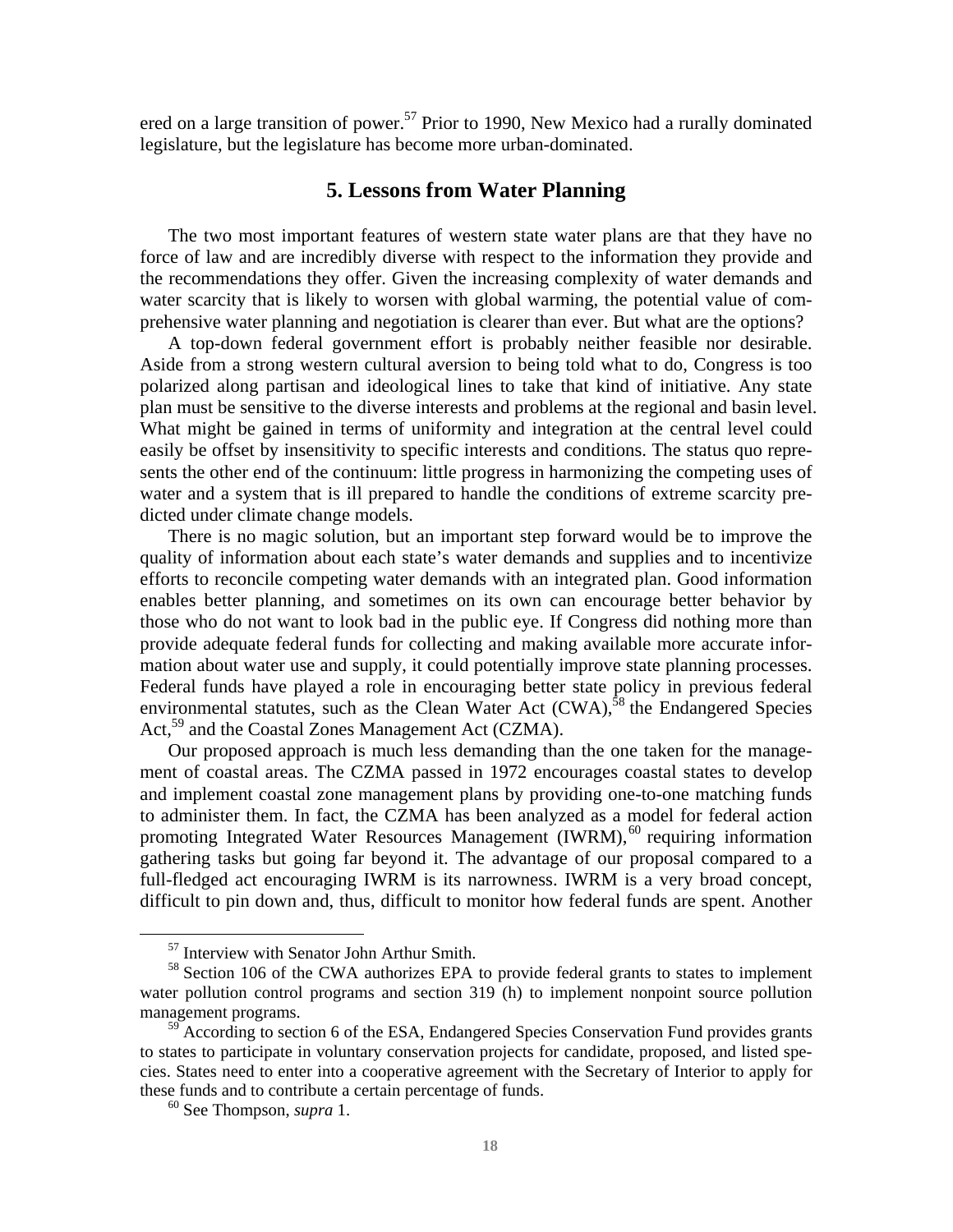example of federal funds, with a goal closer to the proposal put forward here, is the BEACH Act grant program. These grants are awarded to eligible coastal and Great Lakes states to develop and implement beach monitoring and notification programs.

Under our proposal, federal action would take the form of sufficiently large grants that states could apply for to monitor and collect information about their water resources. The type and form of the data would be uniform across the states and be publicly available on state websites. Some states might choose to forego taking the money, but, over time, governors hate to leave money on the table.

If water scarcity becomes a more serious problem, the need to enforce limits on water use will require closer monitoring. In the end, the struggle between agricultural, recreational, environmental, and urban water use will not be easy to resolve and may be too politically challenging to be handled by a water agency and related stakeholders. But good information and a menu of possible choices is a realistic goal that could in theory achieve bipartisan consensus.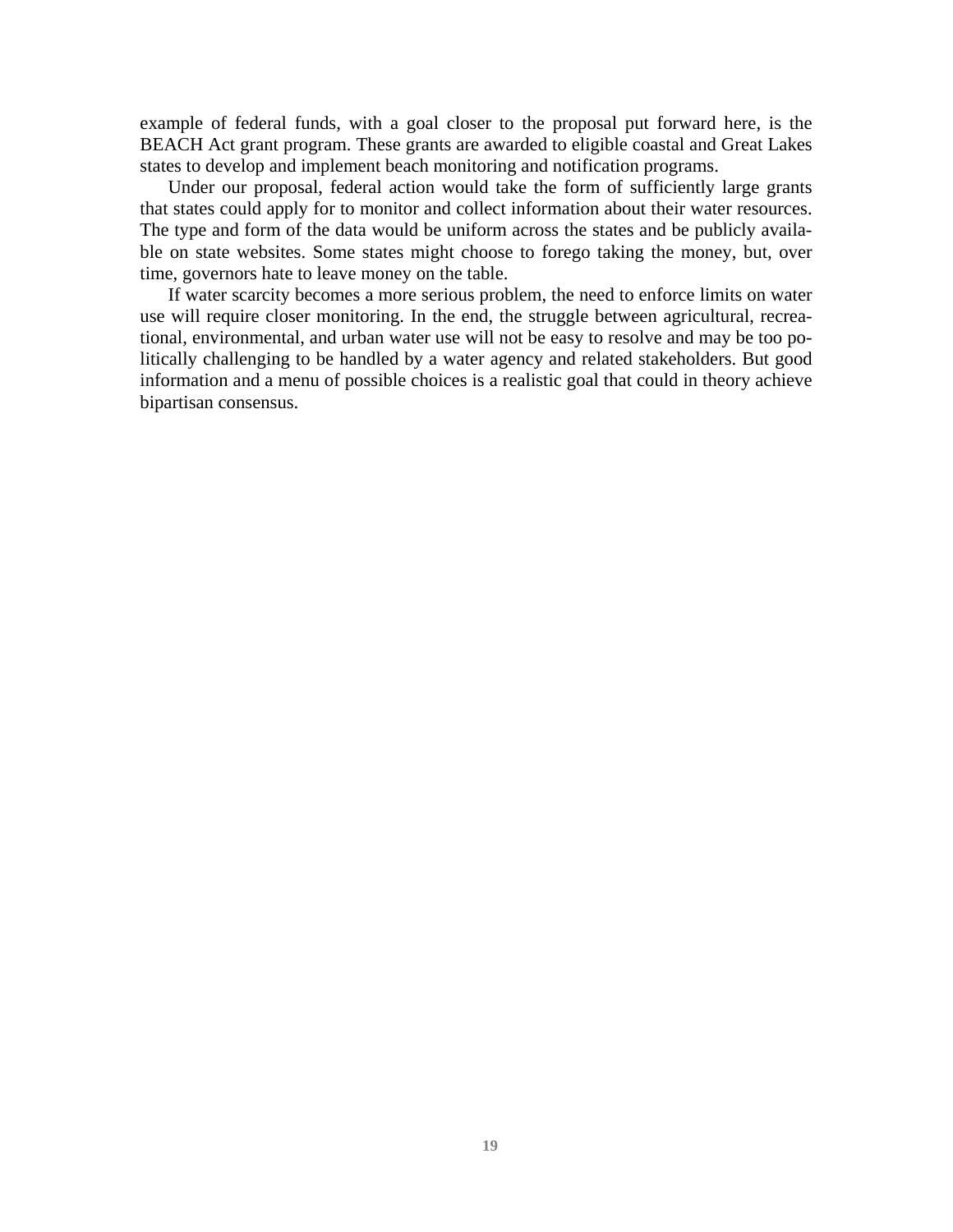## **Table 1. Water Plans Matrix**

| <b>Control Variables</b>                  | <b>Units</b>                                                                                           | Wyoming                                                                                                                                                                                     | <b>New Mexico</b>                                                                                                           | <b>Nevada</b>                                                                                                              |
|-------------------------------------------|--------------------------------------------------------------------------------------------------------|---------------------------------------------------------------------------------------------------------------------------------------------------------------------------------------------|-----------------------------------------------------------------------------------------------------------------------------|----------------------------------------------------------------------------------------------------------------------------|
| <b>Enacting Legislation</b>               |                                                                                                        | Wyo. Stat. § 41-2-<br>107                                                                                                                                                                   | <b>State Water Plan</b><br>Act of 2003                                                                                      | Nevada Revised<br>Statutes-540.101                                                                                         |
| Planning Cycle                            | years                                                                                                  | continuous basin<br>planning                                                                                                                                                                | 5 years                                                                                                                     | Statewide Planning<br>Disbanded                                                                                            |
| <b>Current Population</b>                 | 2012<br>(http://quickfacts.<br>census.gov/qfd/<br>states/32000.html)                                   | 576,412                                                                                                                                                                                     | 2,085,538                                                                                                                   | 2,758,931                                                                                                                  |
| Projected Population                      | 2030<br>(http://www.census.<br>gov/population/proj<br>etions/files/stateproj<br>/SummaryTabA1.<br>pdf) | 522,979                                                                                                                                                                                     | 2,099,708                                                                                                                   | 4,282,102                                                                                                                  |
| <b>Budget to Produce</b><br>Plan          | dollars                                                                                                | 4,200,000 for basin<br>plans $+500,000/\text{yr}$<br>for ongoing data<br>collection (pg. 7-7,<br>http://uttoncenter.un<br>m.edu/pdfs/Water-<br>Matters-2013/2013<br>_water_matters.<br>pdf) | 50,000 (citation in<br>dashboard)                                                                                           | NDWP yearly<br>budget 880,000<br>(Guinn Article)                                                                           |
| Federal Land to<br><b>Total Land Area</b> | percentage                                                                                             | 48.4%<br>(http://www.maine<br>environment.org/<br>documents/public<br>landownership.pdf)                                                                                                    | 0,294                                                                                                                       | 0,878                                                                                                                      |
| Average Rainfall                          | inches/year                                                                                            | 13.07<br>(http://www.wrds.u<br>wyo.edu/sco/climate<br>atlas/precipitation.<br>html)                                                                                                         | 13.85<br>(http://www.nationa<br>latlas.gov/printable/<br>images/pdf/precip/<br>pageprecip_nm3<br>$\text{ndf}$               | 9                                                                                                                          |
| <b>Agriculture Portion</b><br>of GDP      | dollars/percentage                                                                                     | \$279,000,000/<br>1.07% in 2007<br>(http://eadiv.state.w<br>y.us/i&e/Inc_Emp_<br>Report08.pdf)                                                                                              | \$1,488,000/1.85%<br>(http://bber.unm.edu<br>/econ/st-gdp1.htm)                                                             | \$658,863,000/.5%<br>(http://agri.nv.gov/u<br>ploadedFiles/<br>agrinvgov/Content/<br>Home/Features/201<br>3nvagreport.pdf) |
| Total Water Use                           | MAF/year<br>(http://pubs.usgs.go<br>v/circ/1344/pdf/c13<br>44.pdf)                                     | 5,15                                                                                                                                                                                        | 3.950398 in<br>2005(http://www.os<br>e.state.nm.us/PDF/P<br>ublications/Library/<br>TechnicalReports/<br>TechReport-52.pdf) | 4,25                                                                                                                       |
| Per Capita Water<br>Use                   | gallons/capita/day                                                                                     | 189,2                                                                                                                                                                                       | 148,2                                                                                                                       | 315                                                                                                                        |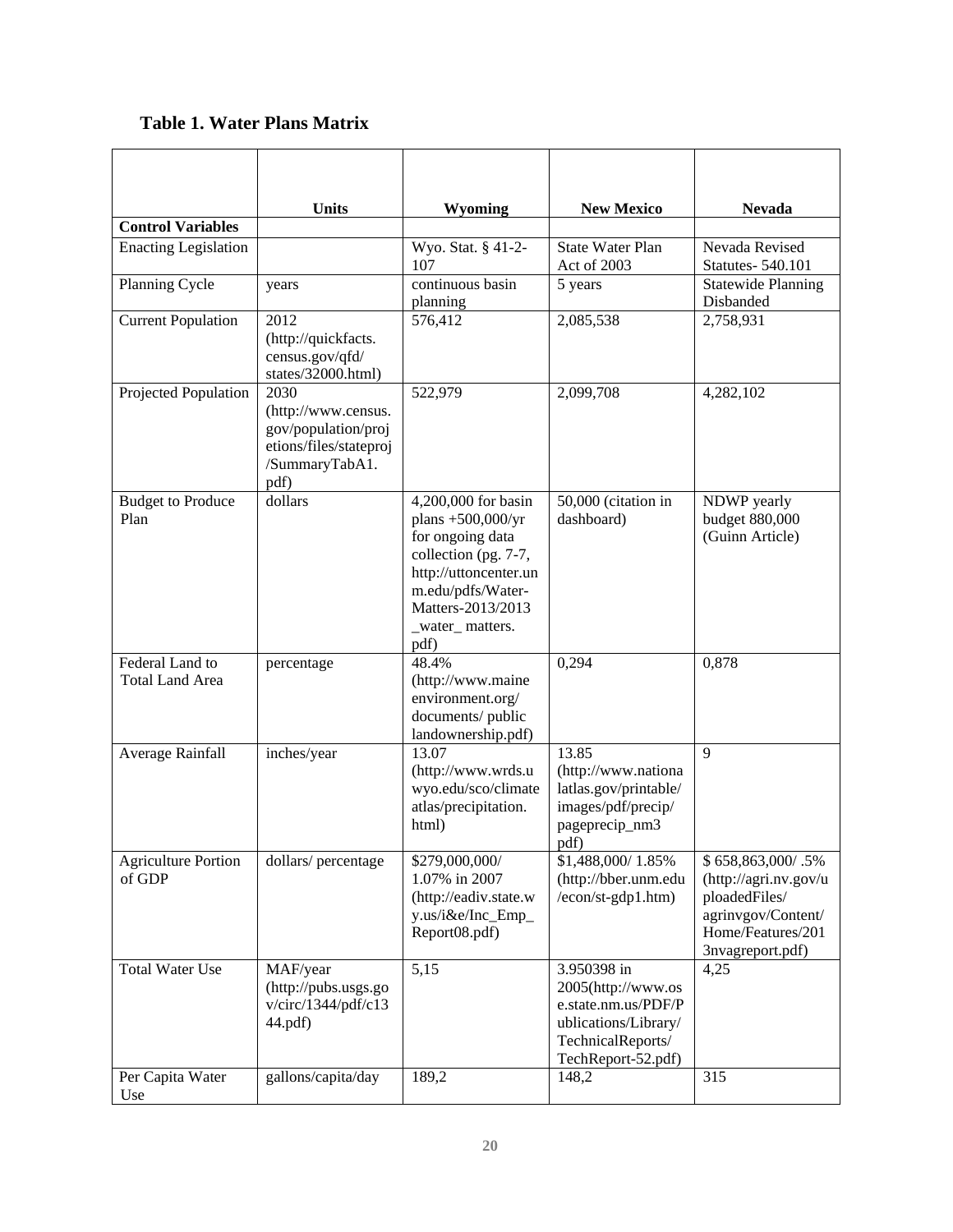| Domestic Per Capita<br>Use                  | gallons/capita/day        | 205                                                                                                                                                                                                       | 107<br>(http://pubs.usgs.go<br>v/circ/1344/pdf/c13<br>44.pdf                                                                                                                                                                                                         | 190<br>(http://pubs.usgs.go<br>v/circ/1344/pdf/c13<br>44.pdf)                                                                                                                                      |
|---------------------------------------------|---------------------------|-----------------------------------------------------------------------------------------------------------------------------------------------------------------------------------------------------------|----------------------------------------------------------------------------------------------------------------------------------------------------------------------------------------------------------------------------------------------------------------------|----------------------------------------------------------------------------------------------------------------------------------------------------------------------------------------------------|
|                                             |                           |                                                                                                                                                                                                           |                                                                                                                                                                                                                                                                      |                                                                                                                                                                                                    |
| Quantitative                                |                           |                                                                                                                                                                                                           |                                                                                                                                                                                                                                                                      |                                                                                                                                                                                                    |
| Last Update                                 | years                     | 2007                                                                                                                                                                                                      | 2008                                                                                                                                                                                                                                                                 | 1999                                                                                                                                                                                               |
| Number of Pages                             |                           | 524                                                                                                                                                                                                       | 78 (2003 plan)                                                                                                                                                                                                                                                       | 1,000                                                                                                                                                                                              |
| Basins/Regions in<br>the state              | number                    | 7                                                                                                                                                                                                         | 16                                                                                                                                                                                                                                                                   | 14                                                                                                                                                                                                 |
| Basin/Regional<br><b>Water Plans</b>        |                           | $\overline{7}$                                                                                                                                                                                            | 16                                                                                                                                                                                                                                                                   | 3                                                                                                                                                                                                  |
| Water Supply                                | MAF/year                  | 16.992100 (average<br>annual supply)                                                                                                                                                                      | 49.56<br>(http://www.ngwa.<br>org/Documents/<br>States/Use/wy.pdf)                                                                                                                                                                                                   |                                                                                                                                                                                                    |
| Groundwater<br>Extraction                   | <b>MAF</b>                |                                                                                                                                                                                                           |                                                                                                                                                                                                                                                                      | 1,6                                                                                                                                                                                                |
| <b>Total Water Use</b>                      | <b>MAF</b>                |                                                                                                                                                                                                           |                                                                                                                                                                                                                                                                      | 4,25                                                                                                                                                                                               |
| Groundwater of<br><b>Total Water Use</b>    | percentage                |                                                                                                                                                                                                           |                                                                                                                                                                                                                                                                      | 0,4                                                                                                                                                                                                |
| Surface Water of<br><b>Total Water Use</b>  | percentage                |                                                                                                                                                                                                           |                                                                                                                                                                                                                                                                      | 0,6                                                                                                                                                                                                |
| Total Per Capita Use                        | Gallons/capita/day        | 205                                                                                                                                                                                                       |                                                                                                                                                                                                                                                                      | 315                                                                                                                                                                                                |
| Agriculture Water<br>Use                    | percentage                | 2,456                                                                                                                                                                                                     |                                                                                                                                                                                                                                                                      | 0,77                                                                                                                                                                                               |
| <b>Residential Water</b><br>Use             | percentage                | 102,200 ac-ft/yr /<br>1.98% (calculated<br>using total use from<br>2005, which is not<br>in the plan)                                                                                                     |                                                                                                                                                                                                                                                                      | 0,085                                                                                                                                                                                              |
| <b>Industrial Water Use</b>                 | percentage                | 0,37062                                                                                                                                                                                                   |                                                                                                                                                                                                                                                                      | 0,084                                                                                                                                                                                              |
| Commercial Water<br>Use                     | percentage                |                                                                                                                                                                                                           |                                                                                                                                                                                                                                                                      | 0,036                                                                                                                                                                                              |
| Water Reuse/<br>Recycling                   | <b>MAF</b>                |                                                                                                                                                                                                           |                                                                                                                                                                                                                                                                      | 0,026                                                                                                                                                                                              |
| Irrigated Crop Area                         | acres                     | 1,947,100                                                                                                                                                                                                 |                                                                                                                                                                                                                                                                      | 715,439                                                                                                                                                                                            |
| Major Interstate<br><b>Water Agreements</b> | list<br>Riparian or Prior | Bear River Com-<br>pact, Belle Fourche<br>River Compact,<br>Colorado River<br>Compacts, Upper<br>Niobara River<br>Compact, Snake<br>River Compact,<br>Yellowstone River<br>Compact<br>prior appropriation | Costilla Creek<br>Compact, Animas-<br>La Plata Project<br>Compact, Canadian<br>River Compact, La<br>Plata River Com-<br>pact, Pecos River<br>Compact, Rio<br>Grande Compact,<br>Colorado River<br>Compact, Upper<br>Colorado River<br>Compact<br>prior appropriation | California-Nevada<br>Interstate Compact,<br>Truckee-Carson-<br>Pyramid Lake Wa-<br>ter Rights Settle-<br>ment Act, Truckee<br>River Agreement,<br>Colorado River<br>Compact<br>Prior Appropriation |
| <b>Water Rights</b><br>System               | Appropriation             |                                                                                                                                                                                                           |                                                                                                                                                                                                                                                                      |                                                                                                                                                                                                    |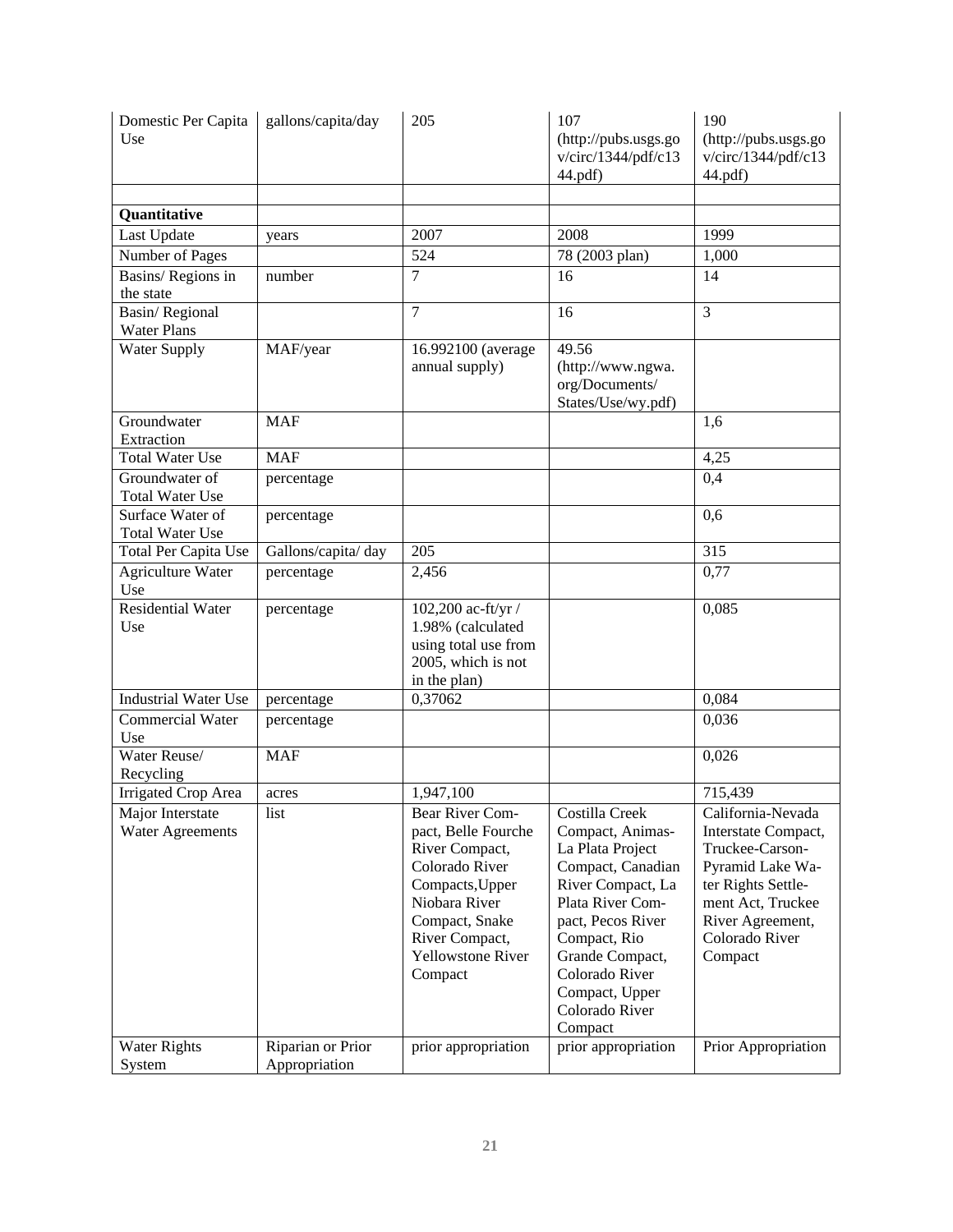| Qualitative                |                      |                   |                       |                |
|----------------------------|----------------------|-------------------|-----------------------|----------------|
| Climate                    | extensive/moder-     | none              | yes                   | none           |
| Change/Climate             | ate/brief/none       |                   |                       |                |
| Variability                |                      |                   |                       |                |
| Discussion                 |                      |                   |                       |                |
| Environmental              | extensive/moder-     | extensive         | moderate              | extensive      |
| Consideration              | ate/brief/none       |                   |                       |                |
| Discussion                 |                      |                   |                       |                |
| Water Planning for         | yes/no               | yes               | yes                   | N <sub>0</sub> |
| <b>Land Development</b>    |                      |                   |                       |                |
| Mentioned                  |                      |                   |                       |                |
| Drought Prepared-          | extensive/moder-     | extensive         | extensive             | extensive      |
| ness Discussion            | ate/brief/none       |                   |                       |                |
| Flood Management           | extensive/moder-     | mentioned briefly | brief                 | moderate       |
| Discussion                 | ate/brief/none       |                   |                       |                |
| Water Transfers/           | yes/no               | yes               | yes                   | yes            |
| <b>Trading Mentioned</b>   |                      |                   |                       |                |
| Conjunctive Water          | extensive/moder-     | moderate          | brief                 | moderate       |
| <b>Use Discussion</b>      | ate/brief/none       |                   |                       |                |
| Legislatively              | yes/no               | no                | no                    | no             |
| Binding                    |                      |                   |                       |                |
| <b>Tribal Contribution</b> | yes/no               | yes               | yes                   | yes            |
| to Planning Process        |                      |                   |                       |                |
| Mentioned                  |                      |                   |                       |                |
| Stakeholder                | yes/no               | yes               | yes                   | yes            |
| Involvement                |                      |                   |                       |                |
| Groundwater/               | extensive/moder-     | extensive         | brief                 | extensive      |
| Surface Water              | ate/brief/none       |                   |                       |                |
| Contamination              |                      |                   |                       |                |
| Discussion                 |                      |                   |                       |                |
| <b>Water Conservation</b>  | specific/ general/   | general           | specific              | general        |
| Goals                      | brief/none           |                   |                       |                |
| Acknowledges               | yes/no               | no                | no                    | yes            |
| Overdraft                  |                      |                   |                       |                |
| Stakeholder                | yes/no               | yes               | yes                   | yes            |
| Acknowledgment             |                      |                   |                       |                |
| Specificity of             | specific/ general/   | specific          | defers responsibility | specific       |
| Recommendations            | none, defers respon- |                   |                       |                |
|                            | sibility             |                   |                       |                |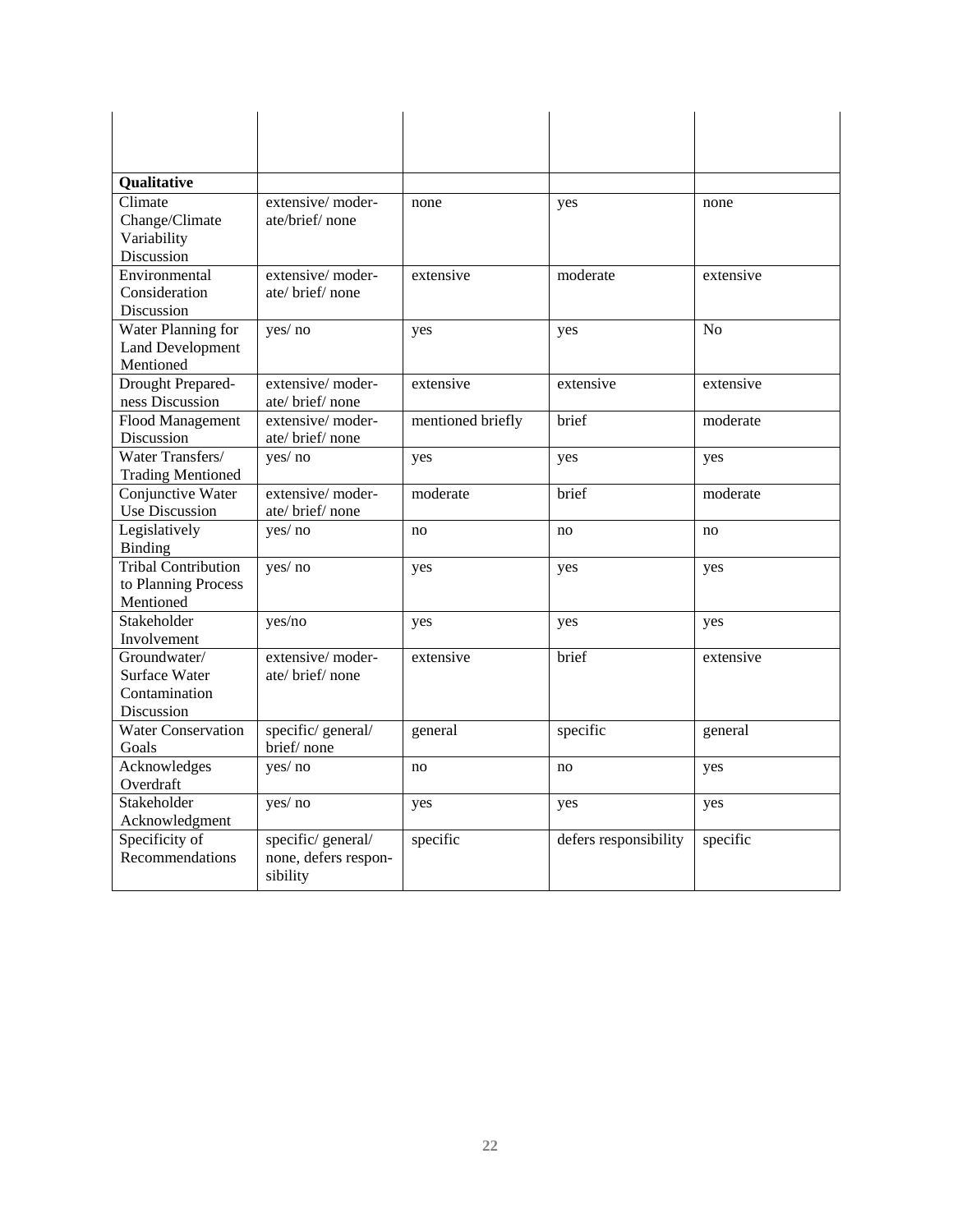|                                           | <b>Units</b>                                                                                                | Utah                                                                                   | Idaho                                                                                                                                  |                                                                                                                                    | California                                                                                                        |
|-------------------------------------------|-------------------------------------------------------------------------------------------------------------|----------------------------------------------------------------------------------------|----------------------------------------------------------------------------------------------------------------------------------------|------------------------------------------------------------------------------------------------------------------------------------|-------------------------------------------------------------------------------------------------------------------|
| <b>Control</b><br><b>Variables</b>        |                                                                                                             |                                                                                        |                                                                                                                                        | Montana                                                                                                                            |                                                                                                                   |
| Enacting<br>Legislation                   |                                                                                                             | Title 73 Chapter<br>10 Section 5                                                       | Idaho<br>Constitution<br>Article XV,<br>section 7                                                                                      | 1967 Water<br>Resources Act,<br>Title 85, chapter<br>1, part 2 MCA                                                                 | California water<br>code § 10000-<br>10013                                                                        |
| Planning Cycle                            | years                                                                                                       | Continuous by<br><b>Basin Planning</b>                                                 | plan is not up-<br>dated on a<br>regular basis                                                                                         | continuous<br>planning                                                                                                             | 5 years                                                                                                           |
| Current<br>Population                     | 2012<br>(http://quickfact<br>s.census.gov/qfd<br>/states/32000.<br>html)                                    | 2,855,287                                                                              | 1,567,582                                                                                                                              | 989,415                                                                                                                            | 38,041,430                                                                                                        |
| Projected<br>Population                   | 2030<br>(http://www.cen<br>sus.gov/populati<br>on/projections/fi<br>les/stateproj/Su<br>mmaryTabA1.<br>pdf) | 3,485,367                                                                              | 1,969,624                                                                                                                              | 1,044,898                                                                                                                          | 46,444,861                                                                                                        |
| <b>Budget</b> to<br>Produce Plan          | dollars                                                                                                     | Annual Plan-<br>ning: \$150,000-<br>200,000,<br>State Plan:<br>\$500,000-<br>1,000,000 | 140,000 (quote<br>from Helen L.<br>Harrington<br>Manager, Water<br>Planning<br>Section Idaho<br>Department of<br>Water<br>Resources)   | none designated                                                                                                                    | 3 million                                                                                                         |
| Federal Land to<br><b>Total Land Area</b> | percentage                                                                                                  | 0,752                                                                                  | 65,2                                                                                                                                   | 31,9                                                                                                                               | 40,12                                                                                                             |
| Average<br>Rainfall                       | inches/year                                                                                                 | 13                                                                                     | 19.01<br>(http://maps.red<br>cross.org/websit<br>e/Maps/Images/<br>Idaho/<br>pageprecip_id3.<br>pdf)                                   | 15.34<br>(http://maps.red<br>cross.org/websit<br>e/Maps/Images/<br>Montana/<br>pageprecip_mt3.<br>pdf)                             | 22.2<br>(http://www.cur<br>rentresults.com/<br>Weather/US/<br>average-annual-<br>state-<br>precipitation.<br>php) |
| Agriculture<br>Portion of GDP             | dollars/<br>percentage                                                                                      | \$1,000,000,000/<br>2.1%                                                               | 2,900,000,000/5<br>$.5\,$<br>(http://econpost.<br>com/industry/ag<br>riculture-sector-<br>top-states-<br>percentage-<br>state-economy) | 1,500,000,000/<br>4.2<br>(http://econpost.<br>com/industry/ag<br>riculture-sector-<br>top-states-<br>percentage-<br>state-economy) | 27,300,000,000<br>/1.5%<br>(http://econpost.<br>com/industry/ag<br>riculture-sector-<br>top-10-states-<br>gdp)    |

**Table 2. Water Plans Matrix continued**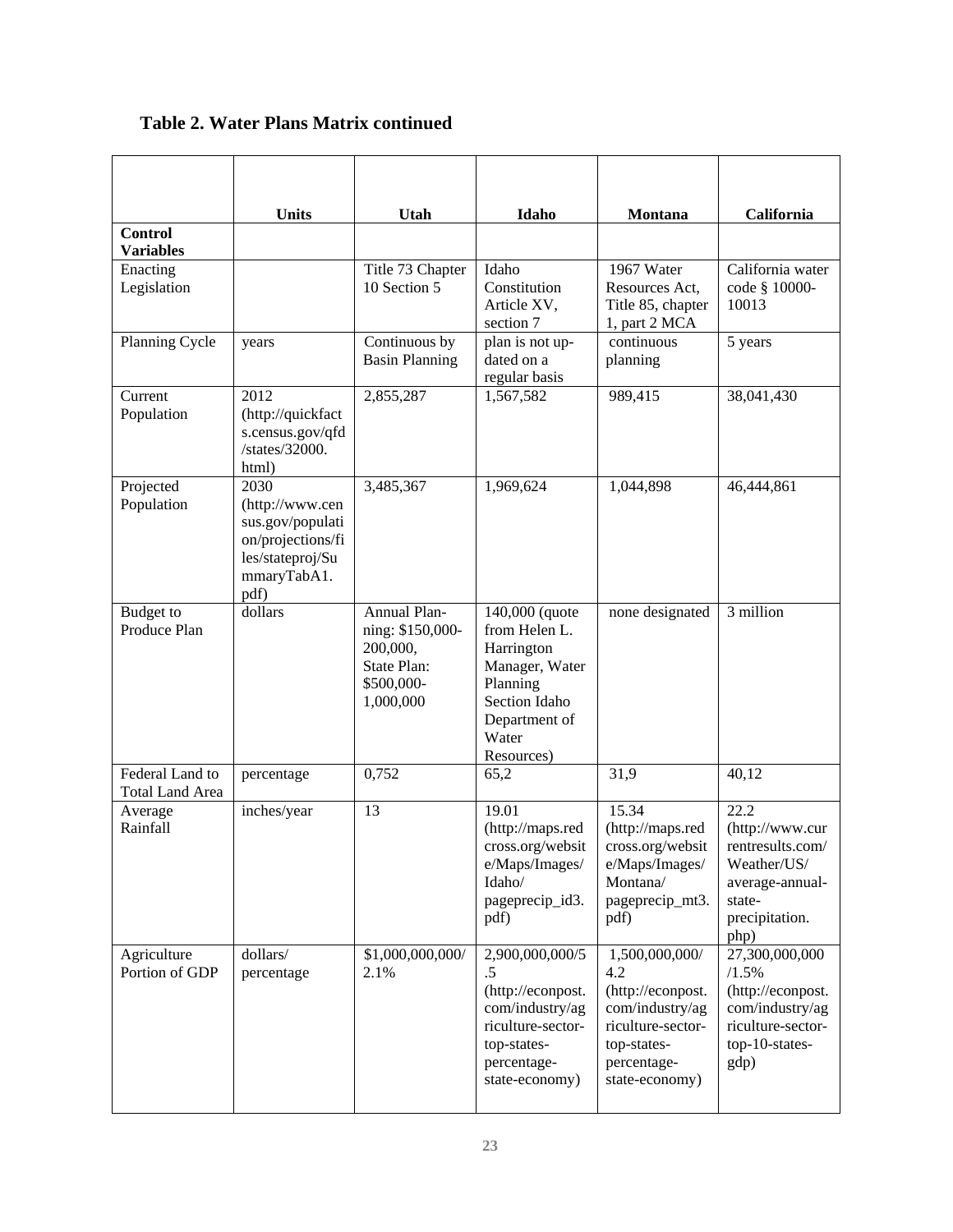| <b>Total Water Use</b>                   | MAF/year<br>(http://pubs.usgs<br>.gov/circ/1344/p<br>df/c1344.pdf) | 5,333                                                         | 21.9<br>(http://pubs.usgs<br>.gov/circ/1344/p<br>df/c1344.pdf | 11,3                                                            | 43,443                                                                                                                                                               |
|------------------------------------------|--------------------------------------------------------------------|---------------------------------------------------------------|---------------------------------------------------------------|-----------------------------------------------------------------|----------------------------------------------------------------------------------------------------------------------------------------------------------------------|
| Per Capita<br>Water Use                  | Gallons/capita/<br>day                                             | 321                                                           | 187<br>(http://pubs.usg<br>s.gov/circ/1344/<br>pdf/c1344.pdf) | 223.6<br>(http://pubs.usgs<br>.gov/circ/1344/<br>pdf/c1344.pdf) | 209.3<br>(http://pubs.usgs<br>.gov/circ/ $1344/$<br>pdf/c1344.pdf)                                                                                                   |
| Domestic Per<br>Capita Use               | gallons/capita/<br>day                                             | 186<br>(http://pubs.usgs<br>.gov/circ/1344/<br>pdf/c1344.pdf) | 187<br>(http://pubs.usgs<br>.gov/circ/1344/<br>pdf/c1344.pdf) | 112<br>(http://pubs.usgs<br>.gov/circ/1344/<br>pdf/c1344.pdf)   | 124<br>(http://pubs.usgs<br>.gov/circ/ $1344/$<br>pdf/c1344.pdf)                                                                                                     |
| Quantitative                             |                                                                    |                                                               |                                                               |                                                                 |                                                                                                                                                                      |
| Last Update                              | years                                                              | 2001                                                          | 2012                                                          | 2005                                                            | 2009                                                                                                                                                                 |
| Number of<br>Pages                       |                                                                    | 69                                                            | 90                                                            | 242                                                             | 5 volumes                                                                                                                                                            |
| Basins/Regions<br>in the state           | number                                                             | 11                                                            |                                                               |                                                                 | 12                                                                                                                                                                   |
| Basin/Regional<br><b>Water Plans</b>     |                                                                    | 11                                                            | $\overline{4}$                                                | $\overline{2}$                                                  | 12                                                                                                                                                                   |
| <b>Water Supply</b>                      | MAF/year                                                           | 7,311                                                         |                                                               |                                                                 | 82,7                                                                                                                                                                 |
| Groundwater<br>Extraction                | <b>MAF</b>                                                         | 0,851                                                         |                                                               | 0,243                                                           | 15,016                                                                                                                                                               |
| <b>Total Water Use</b>                   | <b>MAF</b>                                                         | 5,333                                                         |                                                               |                                                                 | 40,2                                                                                                                                                                 |
| Groundwater of<br><b>Total Water Use</b> | percentage                                                         | 0,16                                                          |                                                               |                                                                 | 0,35                                                                                                                                                                 |
| Surface Water<br>of Total Water<br>Use   | percentage                                                         | 0,84                                                          |                                                               |                                                                 | 0,65                                                                                                                                                                 |
| <b>Total Per Capita</b><br>Use           | Gallons/capita/<br>day                                             | 321                                                           |                                                               |                                                                 |                                                                                                                                                                      |
| Agriculture Wa-<br>ter Use               | percentage                                                         | 0,8                                                           |                                                               |                                                                 | 0,78                                                                                                                                                                 |
| Residential Wa-<br>ter Use               | percentage                                                         | 0,098                                                         |                                                               |                                                                 | 0,15                                                                                                                                                                 |
| <b>Industrial Water</b><br>Use           | percentage                                                         | 0,0064                                                        |                                                               |                                                                 | 0,012                                                                                                                                                                |
| Commercial<br>Water Use                  | percentage                                                         | 0,0433                                                        |                                                               |                                                                 | 0,027                                                                                                                                                                |
| Water Reuse/<br>Recycling                | <b>MAF</b>                                                         | $\ddot{\phantom{0}}$                                          |                                                               |                                                                 | $.45 - .58$                                                                                                                                                          |
| <b>Irrigated Crop</b><br>Area            | acres                                                              | 1,377,900                                                     |                                                               |                                                                 | 9,200,000                                                                                                                                                            |
| Major Interstate<br>Water<br>Agreements  | list                                                               | Colorado River<br>Compact, Bear<br><b>River Compact</b>       | <b>Bear River</b><br>Compact                                  |                                                                 | Colorado River<br>Compact, Cali-<br>fornia-Nevada<br>Interstate Com-<br>pact, Colorado<br><b>River Water</b><br>Delivery<br>Agreement,<br>Truckee River<br>Operating |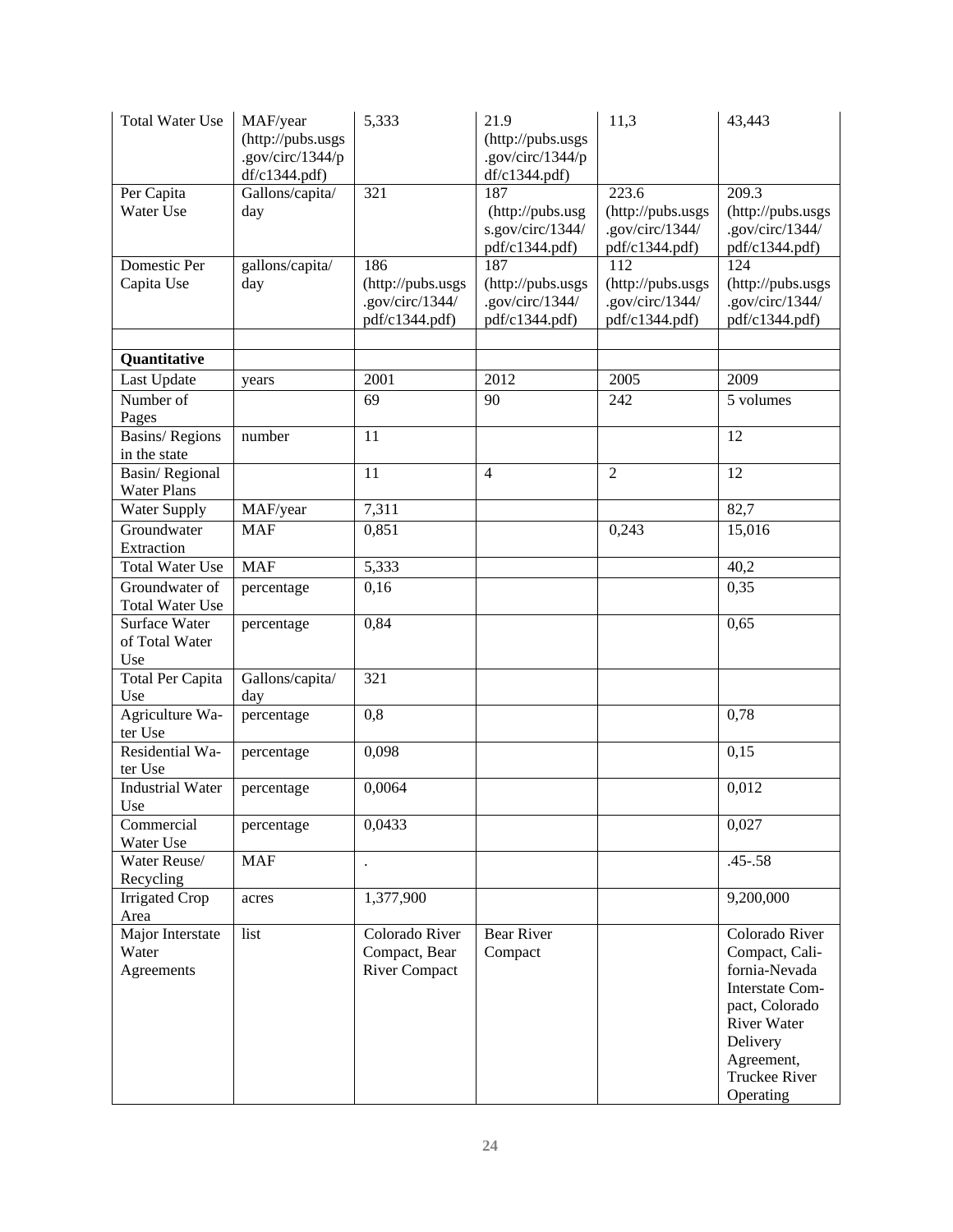|                                                        |                                        |               |               |               | Agreement,<br>Truckee-<br>Carson-Pyramid<br>Lake Water<br>Rights Settle-<br>ment Act |
|--------------------------------------------------------|----------------------------------------|---------------|---------------|---------------|--------------------------------------------------------------------------------------|
| <b>Water Rights</b>                                    | Riparian or                            | prior         | prior         | prior         | prior                                                                                |
| System                                                 | Prior                                  | appropriation | appropriation | appropriation | appropriation                                                                        |
|                                                        | Appropriation                          |               |               |               | and riparian                                                                         |
| Qualitative                                            |                                        |               |               |               |                                                                                      |
| Climate<br>Change/Climate<br>Variability<br>Discussion | extensive/mod-<br>erate/brief/<br>none | none          | brief         | none          | extensive                                                                            |
| Environmental                                          | extensive/mod-                         | moderate      | moderate      | moderate      | extensive                                                                            |
| Consideration                                          | erate/brief/                           |               |               |               |                                                                                      |
| Discussion                                             | none                                   |               |               |               |                                                                                      |
| Water Planning                                         | yes/no                                 | yes           | yes           | no            | yes                                                                                  |
| for Land                                               |                                        |               |               |               |                                                                                      |
| Development                                            |                                        |               |               |               |                                                                                      |
| Mentioned                                              |                                        |               |               |               |                                                                                      |
| Drought                                                | Extensive/                             | moderate      | none          | extensive     | extensive                                                                            |
| Preparedness                                           | moderate/brief/                        |               |               |               |                                                                                      |
| Discussion                                             | none                                   |               |               |               |                                                                                      |
| Flood                                                  | extensive/                             | moderate      | moderate      | none          | extensive                                                                            |
| Management                                             | moderate/brief/                        |               |               |               |                                                                                      |
| Discussion                                             | none                                   |               |               |               |                                                                                      |
| Water                                                  | yes/no                                 | yes           | yes           | yes           | yes                                                                                  |
| Transfers/                                             |                                        |               |               |               |                                                                                      |
| Trading                                                |                                        |               |               |               |                                                                                      |
| Mentioned                                              |                                        |               |               |               |                                                                                      |
| Conjunctive                                            | extensive/                             | moderate      | moderate      | brief         | extensive                                                                            |
| Water Use                                              | moderate/brief/                        |               |               |               |                                                                                      |
| Discussion                                             | none                                   |               |               |               |                                                                                      |
| Legislatively                                          | yes/no                                 | no            | no            | no            | no                                                                                   |
| Binding                                                |                                        |               |               |               |                                                                                      |
| Tribal                                                 | yes/no                                 | yes           | no            | no            | yes                                                                                  |
| Contribution to                                        |                                        |               |               |               |                                                                                      |
| Planning                                               |                                        |               |               |               |                                                                                      |
| Process                                                |                                        |               |               |               |                                                                                      |
| Mentioned                                              |                                        |               |               |               |                                                                                      |
| Stakeholder                                            | yes/no                                 | yes           | yes           | yes           | yes                                                                                  |
| Involvement                                            |                                        |               |               |               |                                                                                      |
| Groundwater/                                           | extensive/                             | extensive     | moderate      | moderate      | extensive                                                                            |
| Surface Water                                          | moderate/brief/                        |               |               |               |                                                                                      |
| Contamination                                          | none                                   |               |               |               |                                                                                      |
| Discussion                                             |                                        |               |               |               |                                                                                      |
| Water                                                  | specific/                              | general       | general       | brief         | specific                                                                             |
| Conservation                                           | general/brief/                         |               |               |               |                                                                                      |
| Goals                                                  | none                                   |               |               |               |                                                                                      |
| Acknowledges                                           | yes/no                                 | yes           | yes           | no            | yes                                                                                  |
| Overdraft                                              |                                        |               |               |               |                                                                                      |
|                                                        |                                        |               |               |               |                                                                                      |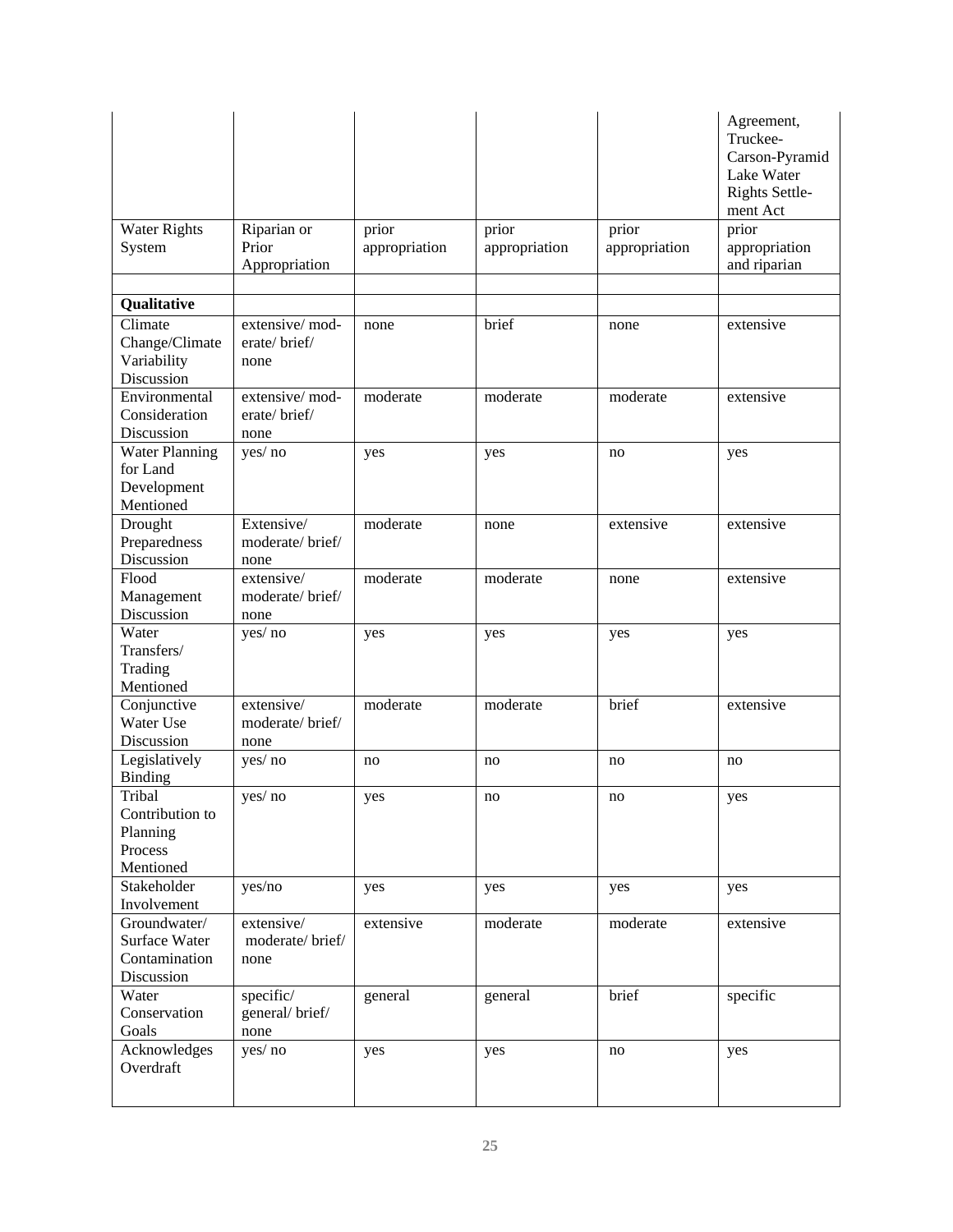| Stakeholder<br>Acknowledg-<br>ment     | yes/ no                              | yes     | no      | yes      | yes      |
|----------------------------------------|--------------------------------------|---------|---------|----------|----------|
| Specificity of<br>Recommenda-<br>tions | specific/<br>general/none,<br>defers | general | general | specific | specific |
|                                        | responsibility                       |         |         |          |          |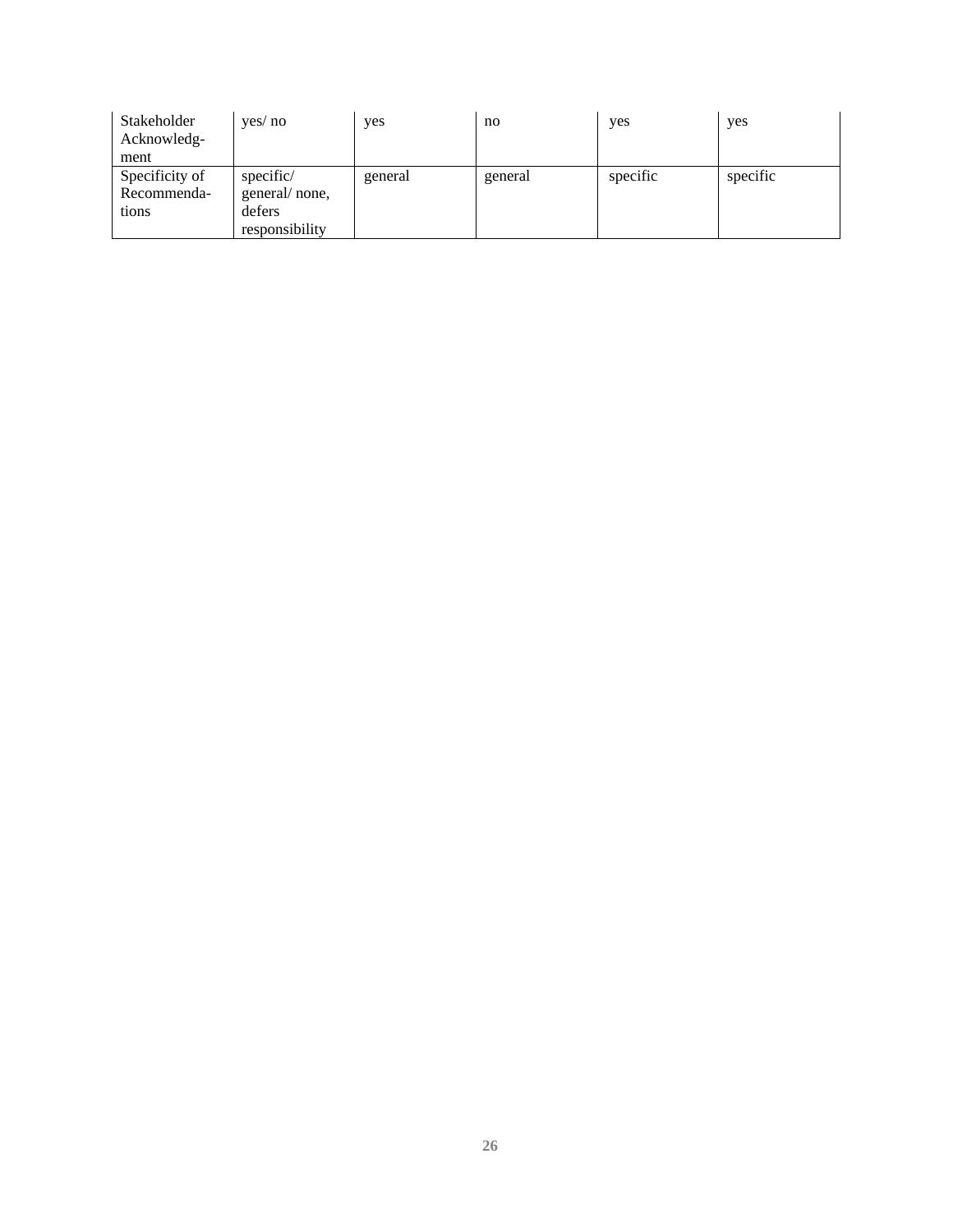**Table 2. Components of Enacting Legislation** 

| <b>Components</b>               | Wyoming                                                                                | <b>New Mexico</b>                                                                                         | <b>Nevada</b>                                                                                                                                                                                                                  |
|---------------------------------|----------------------------------------------------------------------------------------|-----------------------------------------------------------------------------------------------------------|--------------------------------------------------------------------------------------------------------------------------------------------------------------------------------------------------------------------------------|
| <b>Enacting Legislation</b>     | Wyo. Stat. § 41-2-107<br>House Bill 72 Omnibus<br>water bill-planning (2014)           | N.M. Stat. Ann. § 72-14-<br>3.1                                                                           | Nev. Rev. Stat. §540-101                                                                                                                                                                                                       |
| Date of Legislation             | 1999                                                                                   | 2003                                                                                                      |                                                                                                                                                                                                                                |
| Planning Cycle                  | Continuous                                                                             | 5 years                                                                                                   | N/A                                                                                                                                                                                                                            |
| <b>Agency Designated</b>        | <b>Wyoming Water Devel-</b><br>opment Commission;<br>Office of the State Engi-<br>neer | <b>Interstate Stream Com-</b><br>mission; Office of the<br><b>State</b><br>Engineer                       | Nevada Division of Water<br>Planning                                                                                                                                                                                           |
| Specifies Contents of Plan      | yes                                                                                    | yes                                                                                                       | Yes                                                                                                                                                                                                                            |
| Specifies Planning Pro-<br>cess | no                                                                                     |                                                                                                           |                                                                                                                                                                                                                                |
| Purpose/Uses                    | not stated in enacting<br>legislation                                                  | Guiding document for the<br>water plan, which is in-<br>tended to be a strategic<br>water management tool | The Legislature deter-<br>mines that the purpose of<br>the State's water resource<br>planning is to assist the<br>State, its local govern-<br>ments and its citizens in<br>developing effective plans<br>for the use of water. |
| Funding                         | Water Development Ac-<br>count                                                         | not stated in enacting leg-<br>islation                                                                   | <b>State General Fund</b>                                                                                                                                                                                                      |
| Legislative approval            | no                                                                                     |                                                                                                           | yes                                                                                                                                                                                                                            |